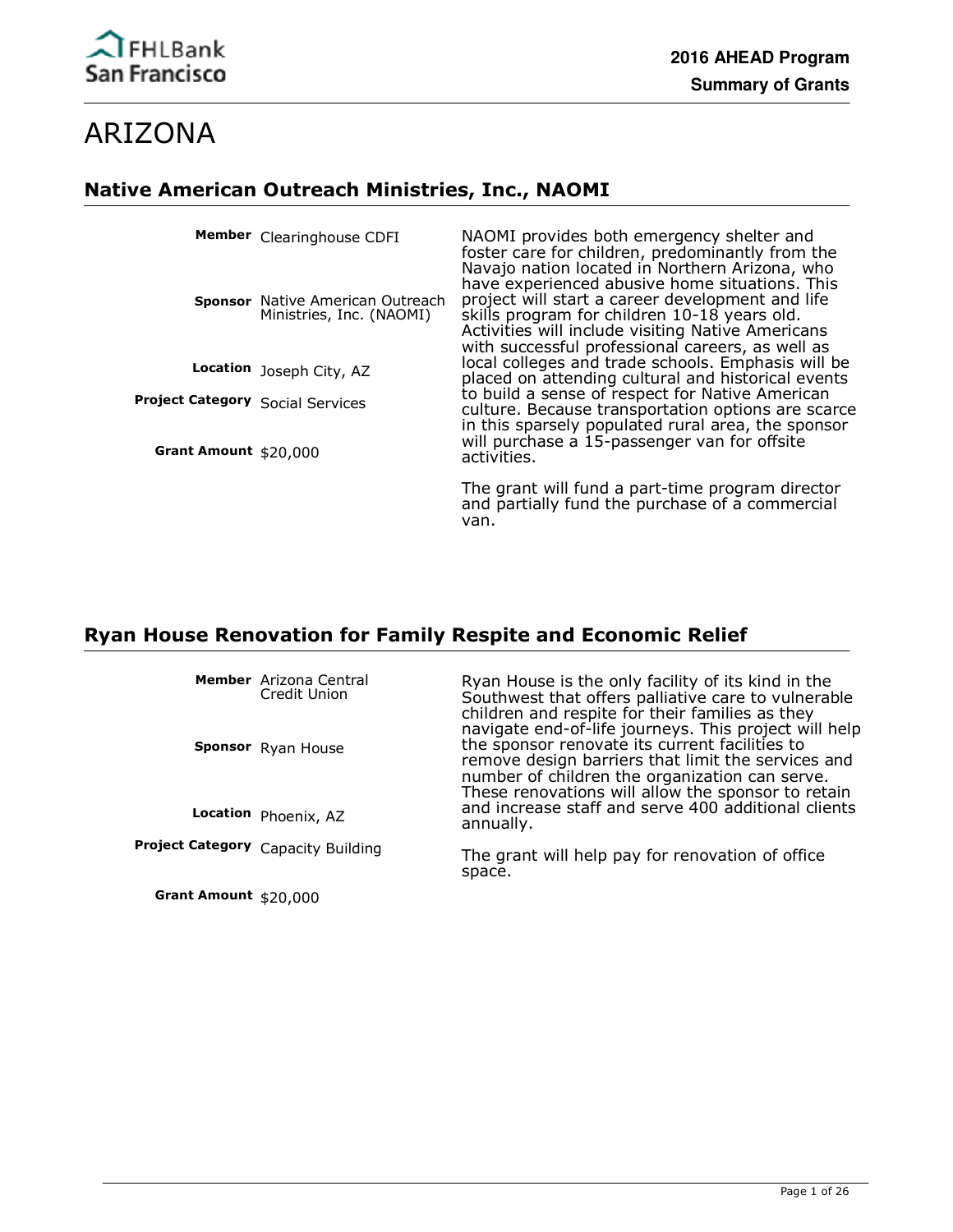

### **Say Yes to the Press Printmaking Program**

|                               | <b>Member</b> Mississippi Valley<br>Company | Xico works to create a greater appreciation of the<br>cultural and spiritual heritage of Latino and<br>indigenous peoples in Arizona through the arts.<br>This project will expand the sponsor's printmaking |
|-------------------------------|---------------------------------------------|--------------------------------------------------------------------------------------------------------------------------------------------------------------------------------------------------------------|
|                               | Sponsor Xico, Inc.                          | program to more local artists and at risk youth by<br>making printmaking equipment portable and<br>offering mobile workshops and classes. Students<br>will develop cognitive and creative skills,            |
|                               | Location Phoenix, AZ                        | problem-solving techniques, and the ability to<br>work together in a nurturing environment, while                                                                                                            |
| Project Category Job Training |                                             | teachers will have paid teaching positions in an<br>economy where arts related jobs are limited. The<br>mobile program will help the sponsor serve an                                                        |
| Grant Amount \$20,000         |                                             | additional five schools and three community<br>centers or youth organizations.                                                                                                                               |
|                               |                                             | The grant will be used to pay for the purchase of a<br>14' box truck, a portable printing press, and<br>additional printmaking equipment and supplies.                                                       |

# **Ticket to Work**

|                                      | Member Wells Fargo Financial<br>National Bank<br>Sponsor Beacon Group | The sponsor provides employment opportunities<br>for people with disabilities, and is the largest<br>provider of such programs in Arizona. This project<br>will help people receiving disability benefits find<br>employment that will help reduce their reliance on |
|--------------------------------------|-----------------------------------------------------------------------|----------------------------------------------------------------------------------------------------------------------------------------------------------------------------------------------------------------------------------------------------------------------|
|                                      |                                                                       | these benefits. Participants receive a ticket from<br>the Federal government that can be given to an<br>employment network, such as the Beacon Group,                                                                                                                |
|                                      | Location Tucson, AZ                                                   | which will provide job training, counseling, and<br>employment referrals. The Federal government                                                                                                                                                                     |
| <b>Project Category</b> Job Training |                                                                       | will reimburse the networks for services provided,<br>on condition that they secure employment for the<br>beneficiary. The sponsor plans to place at least 48                                                                                                        |
| Grant Amount $$20,000$               |                                                                       | disabled individuals into jobs through this<br>program.                                                                                                                                                                                                              |

The grant will be used to pay for program staff and marketing outreach activities.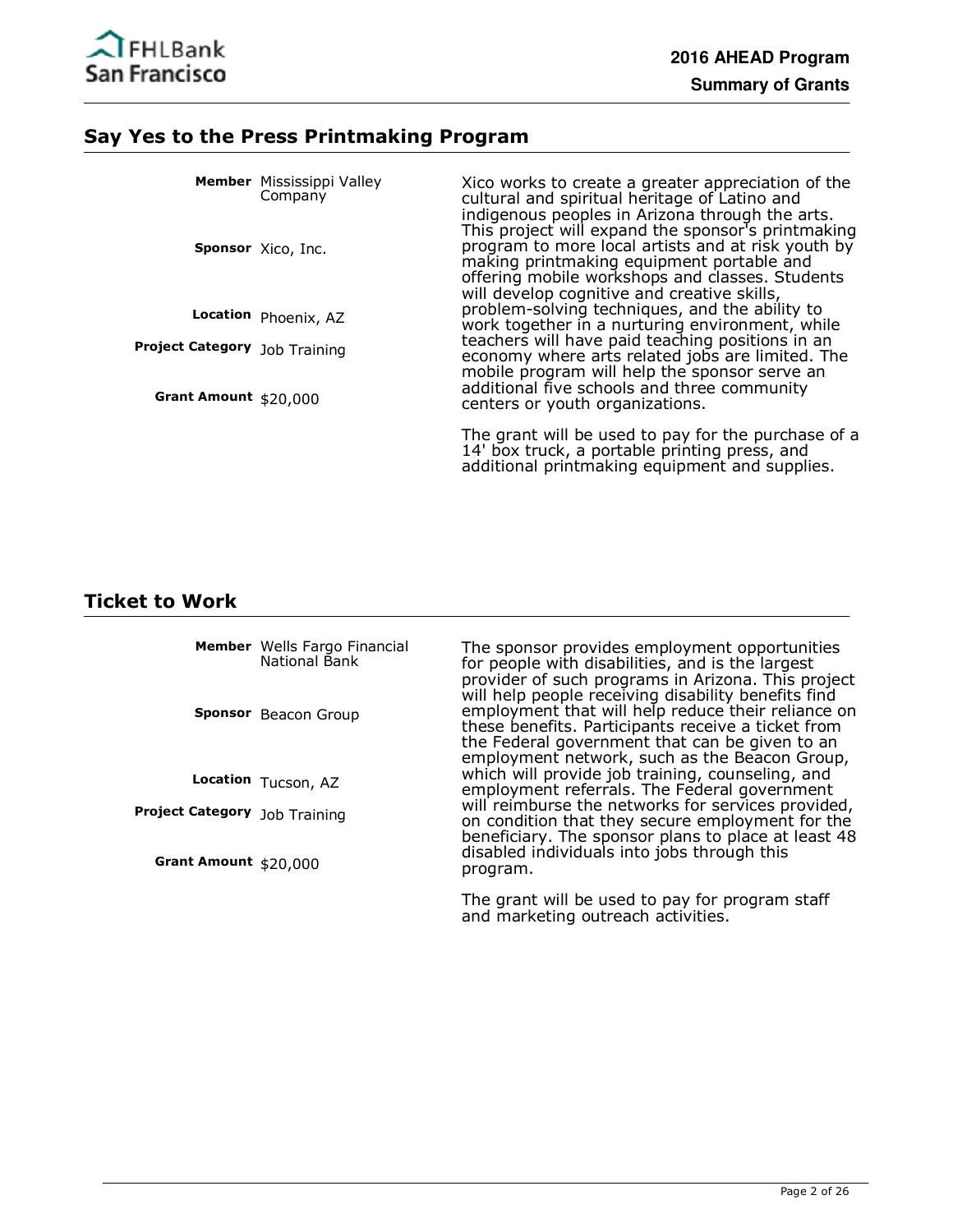

#### **Tucson Urban League Career Yes Pre-apprenticeship Program**

|                                      | Member Wells Fargo Financial<br>National Bank<br>Sponsor Tucson Urban<br>League, Inc. (TUL) | TUL is a local affiliate of the National Urban<br>League, whose mission is to advance economic<br>and social prosperity for African Americans. The<br>sponsor will add a career coach to an existing<br>workforce development program to help<br>unemployed youth who are 17-24 years old and<br>not enrolled in school achieve their educational<br>and career goals. The year-long program |
|--------------------------------------|---------------------------------------------------------------------------------------------|----------------------------------------------------------------------------------------------------------------------------------------------------------------------------------------------------------------------------------------------------------------------------------------------------------------------------------------------------------------------------------------------|
|                                      | Location Tucson, AZ                                                                         | facilitates earning a GED, acquiring basic<br>construction job skills, or obtaining a                                                                                                                                                                                                                                                                                                        |
| <b>Project Category</b> Job Training |                                                                                             | pre-apprenticeship credential, preparing<br>participants for union careers in the building and<br>construction industry.                                                                                                                                                                                                                                                                     |
| Grant Amount $$30,000$               |                                                                                             | The grant will help pay for a Pathway Career<br>Coach as well as other marketing and<br>communications expenses.                                                                                                                                                                                                                                                                             |

# **WMAHA Transit System**

|                       | Member Sunwest Bank<br><b>Sponsor</b> White Mountain Apache<br><b>Housing Authority</b> | The sponsor is a housing authority serving the<br>White Mountain Apache tribe located on the Fort<br>Apache reservation in East Central Arizona. The<br>community of Cibecue, located on the reservation,<br>has no public transportation system and many<br>families cannot afford personal vehicles. This<br>project will help the housing authority purchase a<br>commercial bus to create a public transportation |
|-----------------------|-----------------------------------------------------------------------------------------|-----------------------------------------------------------------------------------------------------------------------------------------------------------------------------------------------------------------------------------------------------------------------------------------------------------------------------------------------------------------------------------------------------------------------|
|                       | Location Cibecue, AZ                                                                    | system around the community. Bus stops will be<br>strategically placed near a senior/community                                                                                                                                                                                                                                                                                                                        |
|                       | Project Category Capacity Building                                                      | center, public schools, a shopping center, the post<br>office, a drug treatment center, and a mental<br>health provider. Public transportation will help                                                                                                                                                                                                                                                              |
| Grant Amount \$25,000 |                                                                                         | families access much needed services, and is<br>expected to result in improved school attendance,<br>increased family self-sufficiency, and a healthier<br>community.                                                                                                                                                                                                                                                 |

The grant will be used to help pay for the first commercial bus.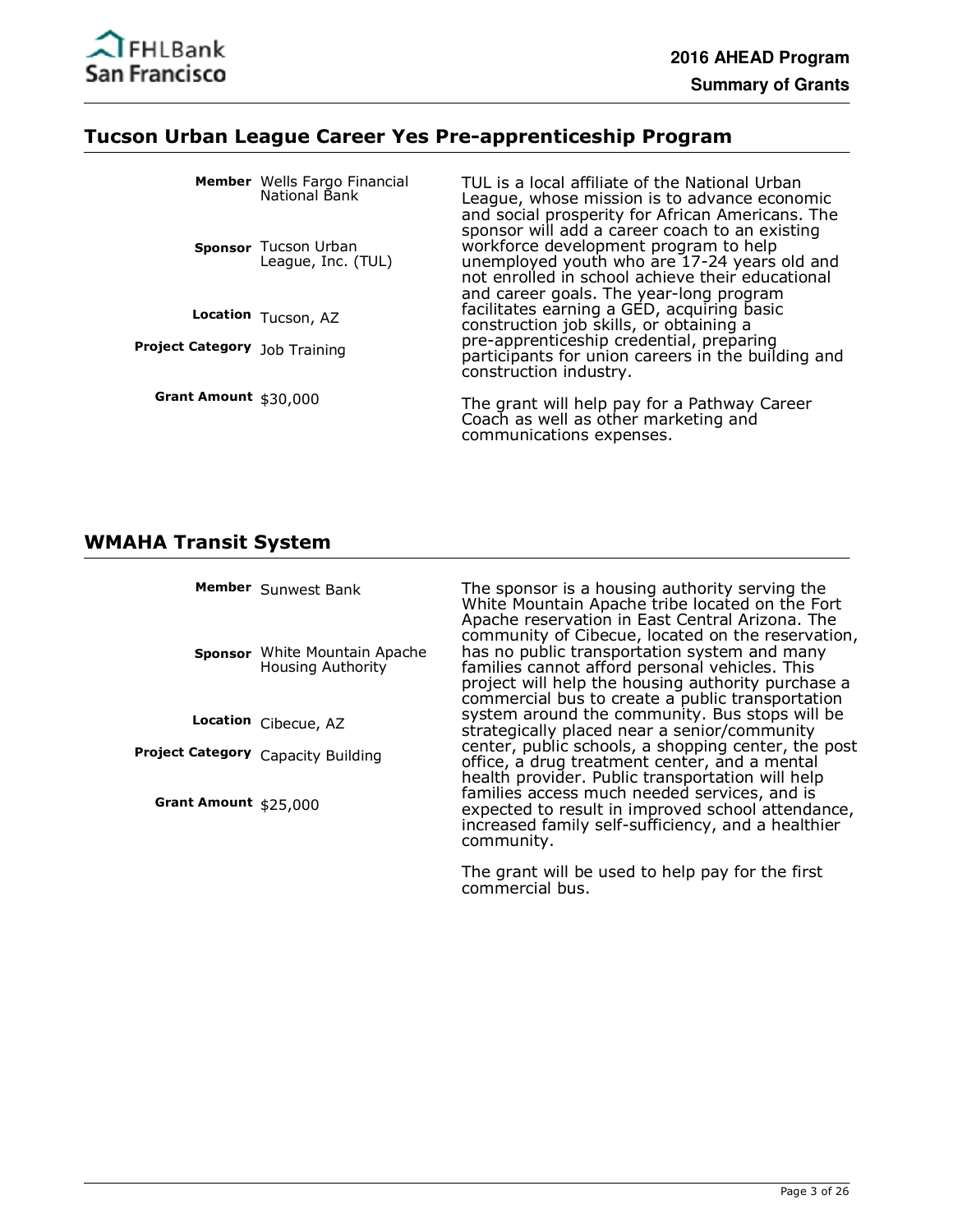

# CALIFORNIA

# **Bay Youth for the Environment Workforce Development Project**

**Member** Mississippi Valley Company

**Sponsor** Literacy for Environmental Justice (LEJ)

**Location** San Francisco, CA

**Project Category** Job Training

**Grant Amount** \$45,000

LEJ works on ecological restoration, workforce development, and public education to enhance southeast San Francisco's natural environment. This project will expand the sponsor's Bay Youth for the Environment program to provide green-collar job training for at least 20 at-risk and transition-age youth in the Bayview/Hunters Point neighborhood. The job training will be a pathway to entry-level jobs with the local public utility commission and related agencies, such as public parks and nonprofits focused on environmental stewardship.

The grant will fund salaries for training staff, stipends for the youth participants, program equipment and curriculum, and general administrative support.

# **BI Expanding Community Employment Opportunities for People with Disabilities**

|                                      | Member Exchange Bank<br><b>Sponsor</b> Becoming<br>Independent (BI) | BI helps people with developmental disabilities live<br>meaningful and productive lives in Northern<br>California. This project will expand the sponsor's<br>outreach and improve engagement with local<br>partner employers that hire people with<br>disabilities. Project goals include improving job<br>readiness and skills for 50 new clients and<br>increasing job retention rates through enhanced |
|--------------------------------------|---------------------------------------------------------------------|-----------------------------------------------------------------------------------------------------------------------------------------------------------------------------------------------------------------------------------------------------------------------------------------------------------------------------------------------------------------------------------------------------------|
|                                      | Location Santa Rosa, CA                                             | employer inclusion policies and practices.                                                                                                                                                                                                                                                                                                                                                                |
| <b>Project Category</b> Job Training |                                                                     | The grant funds will support consulting services<br>and other organizational costs.                                                                                                                                                                                                                                                                                                                       |

**Grant Amount** \$43,000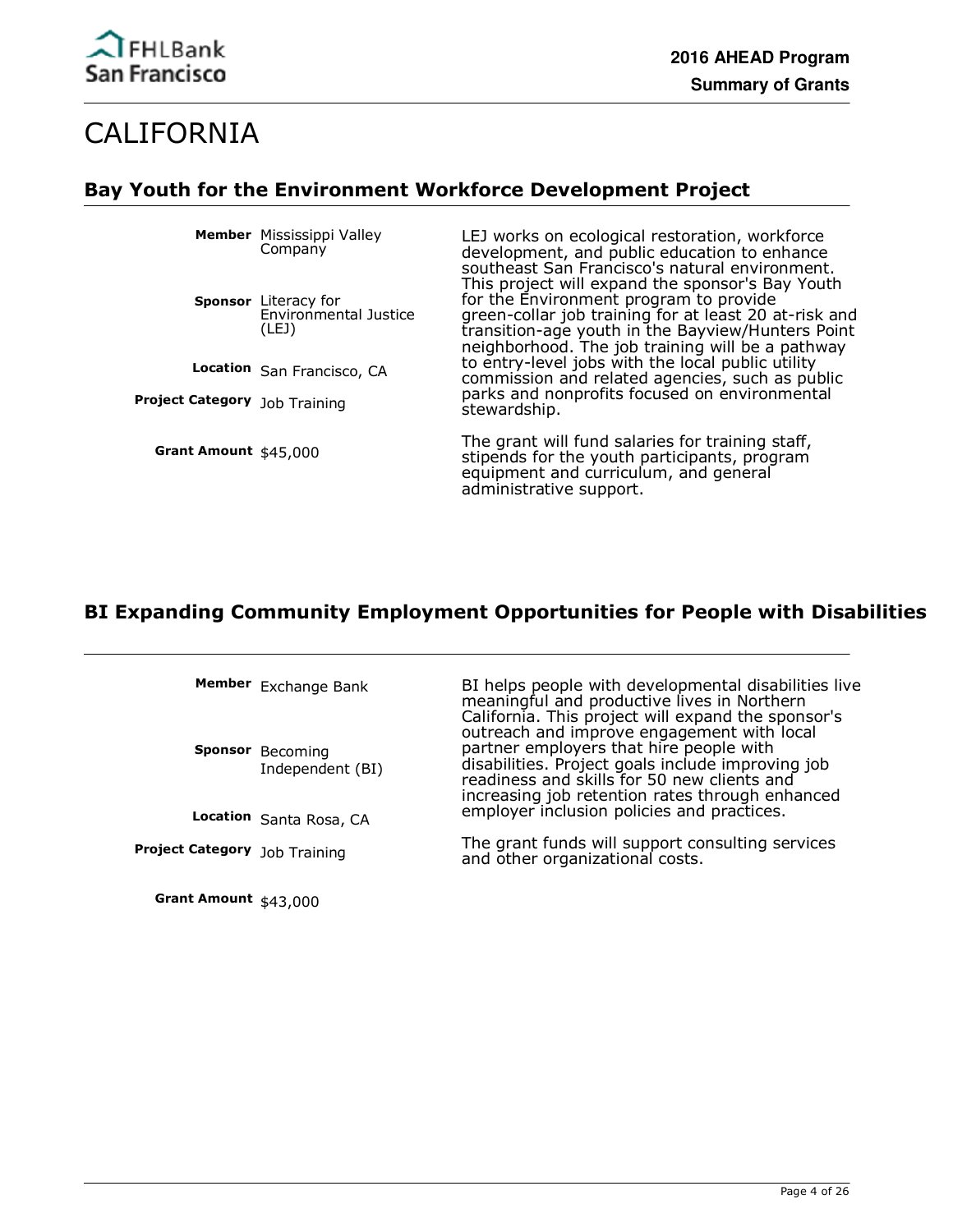

#### **Building Futures, Finding Hope Financial Empowerment Program**

|                       | Member Meriwest Credit Union<br><b>Sponsor</b> Peninsula Family<br>Service (PFS) | PFS offers a variety of services to children and<br>families in the Bay Area, in three core areas: early<br>learning, services for older adults, and financial<br>empowerment. This program will provide a<br>comprehensive menu of financial empowerment<br>services to low- and moderate-income individuals<br>and families, including those facing obstacles<br>related to criminal histories, divorce and |
|-----------------------|----------------------------------------------------------------------------------|---------------------------------------------------------------------------------------------------------------------------------------------------------------------------------------------------------------------------------------------------------------------------------------------------------------------------------------------------------------------------------------------------------------|
|                       | Location San Jose, CA                                                            | separation, poor credit, homelessness, and/or<br>single motherhood. Services include asset                                                                                                                                                                                                                                                                                                                    |
|                       | Project Category Financial Education                                             | building, improving money management skills and<br>credit histories, and increasing savings. In<br>addition, participants will have access to banking                                                                                                                                                                                                                                                         |
| Grant Amount \$20,000 |                                                                                  | services such as affordable fixed-rate car loans,<br>prepaid debit cards, Individual Development<br>Accounts, and zero interest peer-to-peer loans<br>using the Lending Circles model.                                                                                                                                                                                                                        |
|                       |                                                                                  |                                                                                                                                                                                                                                                                                                                                                                                                               |

The grant will pay for program staff salaries and annual Lending Circles licenses.

#### **Central Valley Micro-Enterprise Revitalization**

**Member** Bank of the West

**Sponsor** Fresno Area Hispanic Foundation (FAHF)

**Location** Fresno, CA

**Project Category** Technical Assistance

**Grant Amount** \$45,000

The FAHF promotes education and self-sufficiency through economic development in the Central Valley of California. This program will provide technical assistance, workshops, and microloans to small minority-owned businesses in rural Fresno County. The bilingual (English/Spanish) technical assistance workshops will include business development classes and help with microloan applications and small business certifications. The ultimate goal of the program is to help small business owners to access capital for either the start-up or expansion phase of their businesses and help grow the local economy.

The grant will fund a training consultant, training materials, outreach activities, and administrative costs.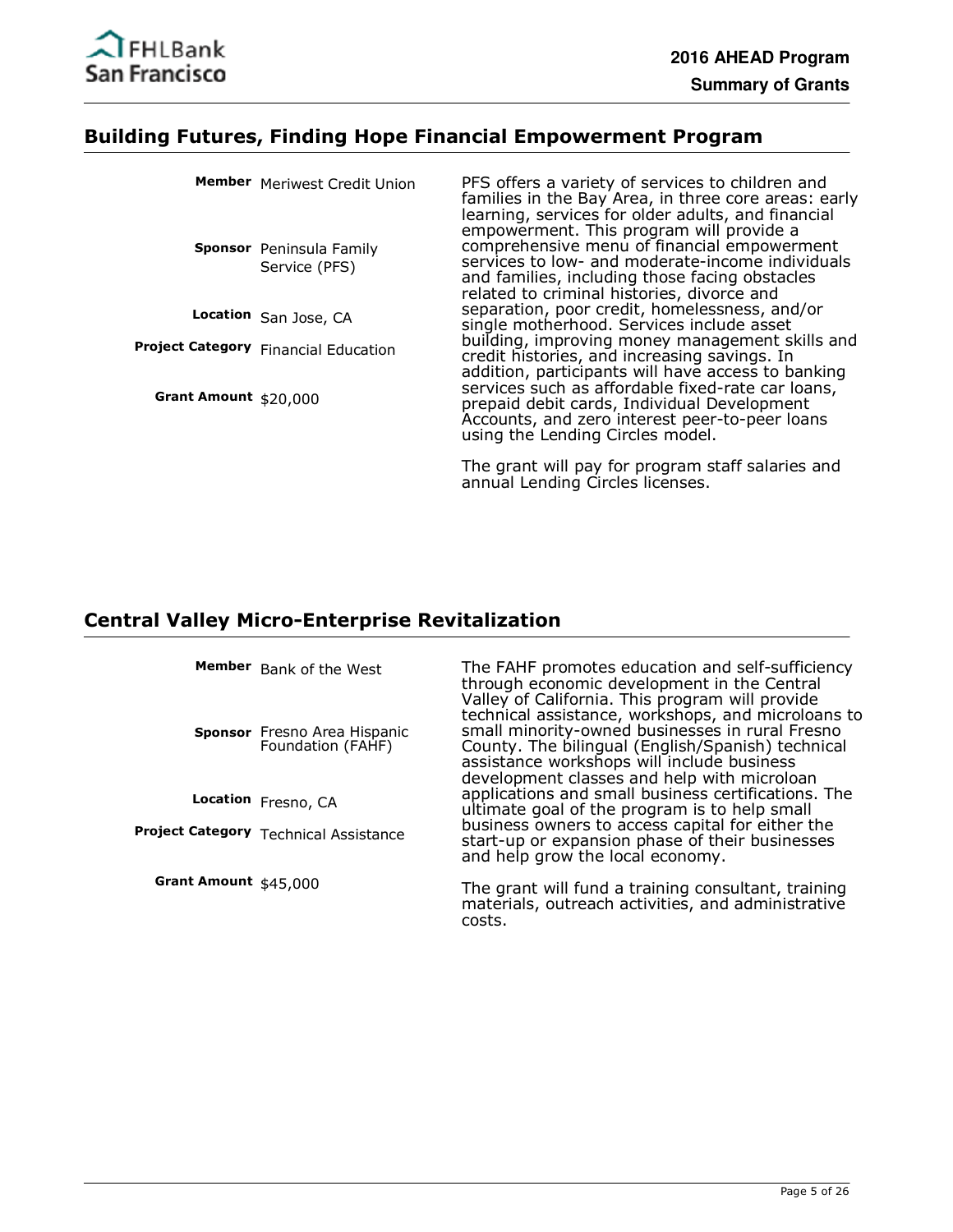

#### **Co-Biz Richmond Coworking Business Incubator**

|                                   | <b>Member</b> Northern California<br>Community Loan Fund | RMSI is an organization dedicated to the<br>revitalization of historic downtown Richmond to<br>create a pedestrian friendly urban village. This                                                                                                      |
|-----------------------------------|----------------------------------------------------------|------------------------------------------------------------------------------------------------------------------------------------------------------------------------------------------------------------------------------------------------------|
|                                   | Sponsor Richmond Main<br>Street Initiative (RMSI)        | project will create a professional business<br>incubator that will offer affordable office and<br>co-working space for local entrepreneurs and small<br>businesses. Members will be offered individual<br>business development services, IT and mail |
|                                   | Location Richmond, CA                                    | services, and shared meeting rooms. The<br>co-working environment will facilitate professional                                                                                                                                                       |
| Project Category Entrepreneurial/ | Microenterprise                                          | networking and engagement with Richmond's<br>broader civic and business community. Co-Biz will<br>also offer convertible space for community events                                                                                                  |
| Grant Amount \$50,000             |                                                          | and activities, including art exhibitions, musical<br>performances, and community meetings.                                                                                                                                                          |
|                                   |                                                          | The grant will support the development plan for<br>design and build out of the co-working space.                                                                                                                                                     |

#### **Community for Innovation, Entrepreneurship, Leadership & Opportunities (CIELO)**

Member Pacific Western Bank

**Sponsor** Oak View Renewal Partnership

**Location** Huntington Beach, CA

Project Category Entrepreneurial/ Microenterprise

**Grant Amount** \$50,000

The sponsor is a grassroots organization focused on the renewal and empowerment of the underserved community of Oak View in Huntington Beach. The CIELO program, a partnership with Golden West College, will provide microenterprise and entrepreneurship training to economically disadvantaged, low-income individuals with entrepreneurial ambitions. The curriculum focuses on leadership and basic business skills, including business planning, feasibility, market research and customer acquisition, and accessing capital and business systems. After completing the curriculum, participants will receive ongoing mentoring and coaching with a staff of trained experts, technical assistance in qualifying for and applying for microloans, and capacity building in the form of ongoing training and support.

The grant will fund a full-time Microenterprise Coach position.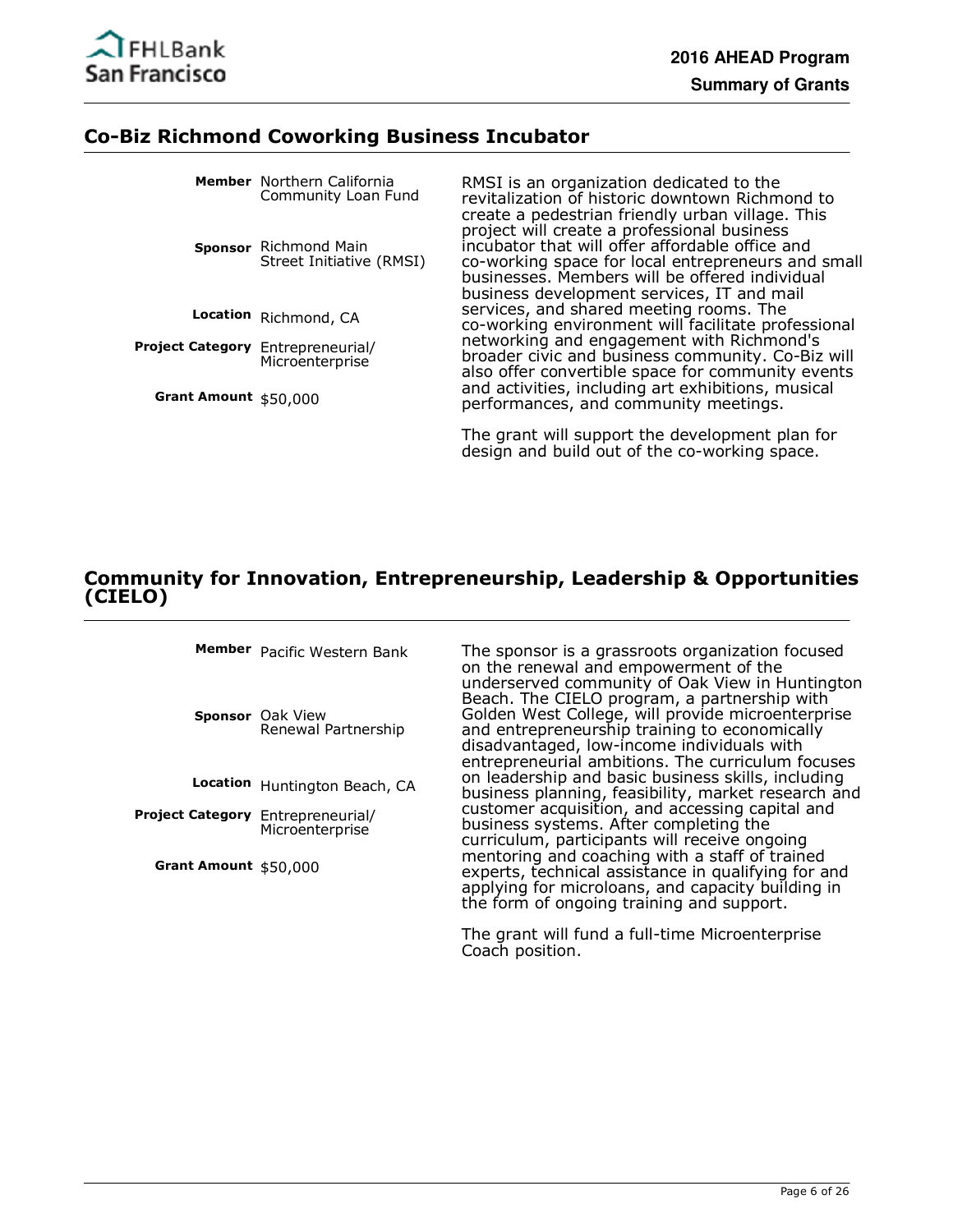

### **Construction Jobs and Economic Self Sufficiency Program**

|                       | <b>Member</b> Wells Fargo Financial<br>National Bank                  | TIHDI's mission is to develop and implement<br>pathways to economic self sufficiency for<br>disadvantaged individuals and families living on,<br>Treasure Island, one of the newest neighborhoods    |
|-----------------------|-----------------------------------------------------------------------|------------------------------------------------------------------------------------------------------------------------------------------------------------------------------------------------------|
|                       | Sponsor Treasure Island<br>Homeless Development<br>Initiative (TIHDI) | in San Francisco. In anticipation of a major<br>Treasure Island redevelopment effort, in which<br>25% of construction-related jobs are mandated to<br>go to low-income San Francisco residents, this |
|                       | Location San Francisco, CA                                            | project will offer workforce readiness and job<br>training to formerly homeless and low income                                                                                                       |
|                       | Project Category Capacity Building                                    | individuals. The redevelopment provides an<br>opportunity for the sponsor to recruit, train,<br>employ, and support economically disadvantaged<br>residents on a path to success, with living wage   |
| Grant Amount \$20,000 |                                                                       | jobs financial self-sufficiency.                                                                                                                                                                     |
|                       |                                                                       | The grant will help fund a staff position to provide                                                                                                                                                 |

The grant will help fund a staff position to provide case management and job counseling to participants.

program, work with the hospital, and select the

families for home health evaluation.

### **Coordinated Care Project**

|                        | Member Beneficial State Bank<br><b>Sponsor</b> Rebuilding Together<br>Oakland | Rebuilding Together provides home rehabilitation<br>and small home repairs at no cost to low-income<br>seniors, veterans, and disabled homeowners.<br>Through a partnership with Children's Hospital<br>Oakland, this project will use the sponsor's<br>Healthy Housing model to assess health and safety<br>standards in the homes of 100 families in Oakland.<br>The sponsor will then select at least ten families |
|------------------------|-------------------------------------------------------------------------------|-----------------------------------------------------------------------------------------------------------------------------------------------------------------------------------------------------------------------------------------------------------------------------------------------------------------------------------------------------------------------------------------------------------------------|
|                        | Location Oakland, CA                                                          | with the greatest health and safety housing needs<br>for rehabilitation and environmental interventions.                                                                                                                                                                                                                                                                                                              |
|                        | Project Category Housing Initiative                                           | The goal of the project is to reduce or eliminate<br>unhealthy housing conditions, such as inadequate<br>plumbing and lack of electricity or working<br>appliances, which have a negative impact on                                                                                                                                                                                                                   |
| Grant Amount $$25,000$ |                                                                               | communities, especially on the health condition of<br>children living in these homes.                                                                                                                                                                                                                                                                                                                                 |
|                        |                                                                               | The grant will be used to pay staff to develop the                                                                                                                                                                                                                                                                                                                                                                    |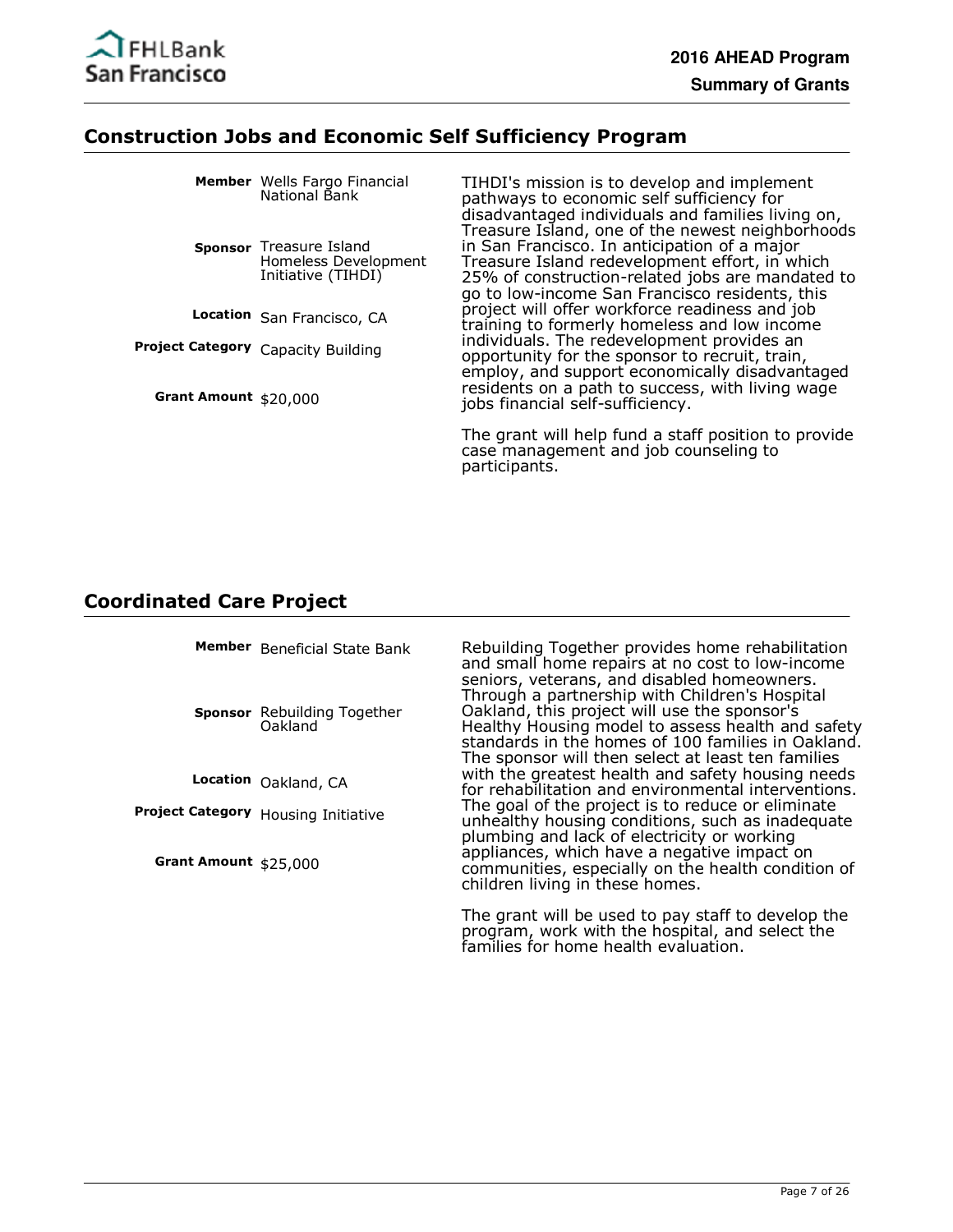

#### **Creating Employment Opportunities for Low Income Youth in the Building Trades**

|                               | Member MUFG Union Bank         | The sponsor empowers disadvantaged youth with<br>job training and life skills, primarily in the<br>construction and healthcare industries. This                                                                                                          |
|-------------------------------|--------------------------------|----------------------------------------------------------------------------------------------------------------------------------------------------------------------------------------------------------------------------------------------------------|
|                               | <b>Sponsor</b> Taller San Jose | program will fast track skilled but unemployed<br>youth ages 18-28 who are facing significant<br>barriers to employment into living-wage jobs.<br>Participants will have paid transitional employment<br>opportunities, lasting up to 12 months, working |
|                               | Location Santa Ana, CA         | alongside master tradesmen in new construction,<br>tenant improvements, and single-trade plumbing                                                                                                                                                        |
| Project Category Job Training |                                | projects. Taller San Jose has partnerships with<br>developers, private Investors, nonprofit housing<br>organizations and homeowners throughout                                                                                                           |
| Grant Amount \$45,000         |                                | Southern California for new construction,<br>renovation, and rehabilitation services.                                                                                                                                                                    |
|                               |                                | The grant will pay for staff to supervise and<br>mentor participants and for costs associated with<br>providing transportation assistance, tools, and<br>safety equipment.                                                                               |

#### **El Pajaro Community Development Corporation**

Member Santa Cruz Community Credit Union

**Sponsor** El Pajaro Community Development Corporation

Location Watsonville, CA

Project Category Entrepreneurial/ Microenterprise

**Grant Amount** \$39,000

El Pajaro focuses on supporting and facilitating business creation for underserved, primarily Latino and Spanish speaking, entrepreneurs in Santa Cruz, Monterey, and San Benito counties. The Empresari@ program will provide bilingual and culturally appropriate small and microbusiness education to support emerging entrepreneurs from these disadvantaged communities. Targeted clients are low-income, low-skilled immigrants who are aspire entrepreneurs, mainly in the food, farming, and childcare industries. To recruit participants, El Pajaro will organize and host a multicultural business conference on the Central Coast that will reach over 250 microentrepreneurs.

The grant will fund staff, consultants, equipment, supplies, and administrative expenses for the program.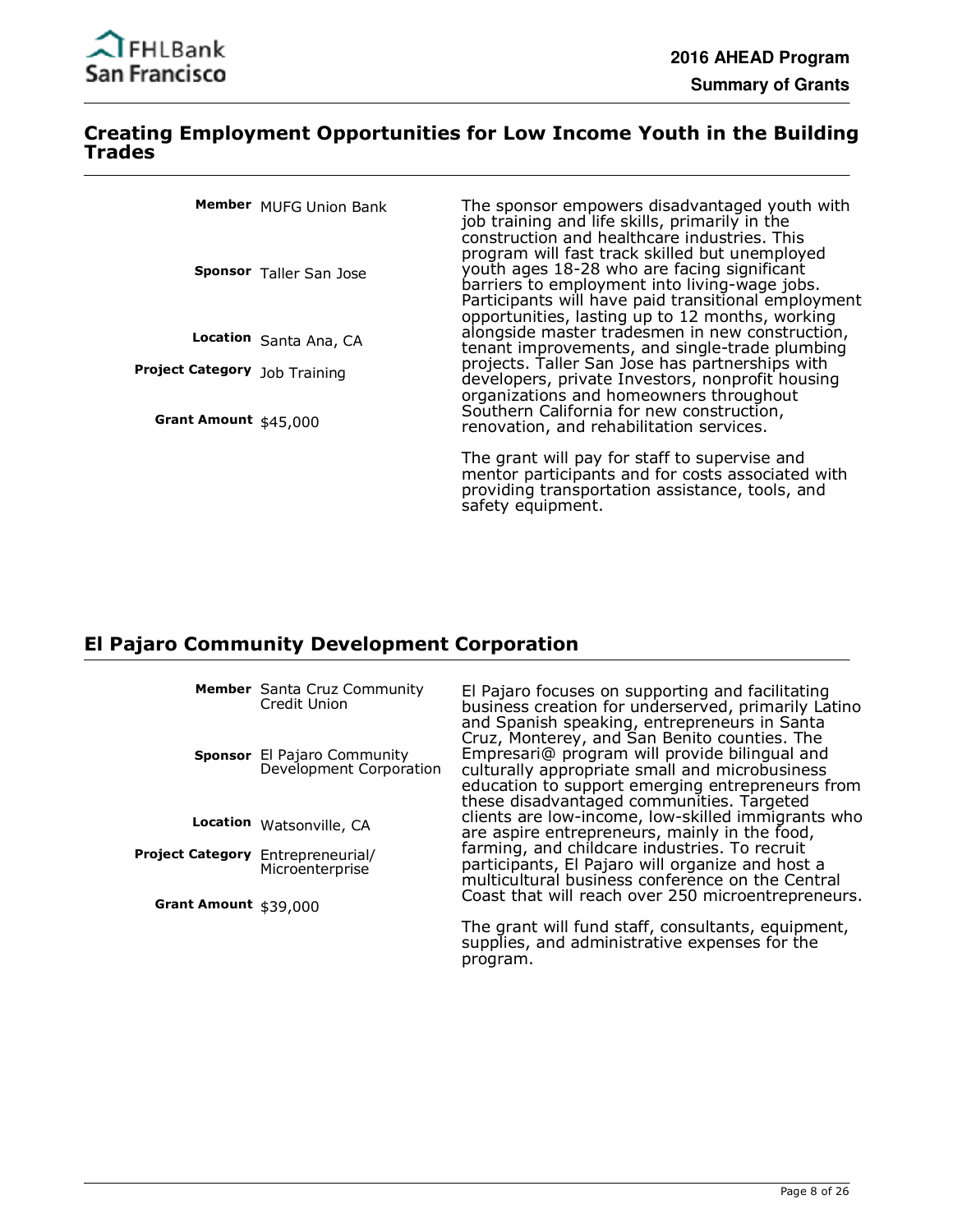

#### **Employment Pathway: Solutions to Success**

|                                      | <b>Member</b> Mississippi Valley<br>Company           | CHP is a San Francisco-based affordable housing<br>developer with a specific focus on providing<br>supportive services for homeless individuals and                                                                                                         |  |  |  |
|--------------------------------------|-------------------------------------------------------|-------------------------------------------------------------------------------------------------------------------------------------------------------------------------------------------------------------------------------------------------------------|--|--|--|
|                                      | <b>Sponsor</b> Community Housing<br>Partnership (CHP) | families. The sponsor recently made a strategic<br>decision to help more of its residents move from<br>supportive housing to other subsidized or<br>market-rate housing. This project will support this<br>work by creating a pathway for current residents |  |  |  |
|                                      | Location San Francisco, CA                            | of its properties to move toward living-wage jobs<br>through training as front desk/information clerks                                                                                                                                                      |  |  |  |
| <b>Project Category</b> Job Training |                                                       | in the property management and hospitality<br>industries. This job training will not only lead to                                                                                                                                                           |  |  |  |
| Grant Amount \$20,000                |                                                       | increased economic self-sufficiency for individuals<br>in the program, it will also help make more<br>affordable housing stock available to other<br>homeless individuals.                                                                                  |  |  |  |
|                                      |                                                       |                                                                                                                                                                                                                                                             |  |  |  |

The grant will fund staff to administer the training program and stipends for participants.

# **Financial Acumen for Business Success**

|                                   | Member Bank of San Francisco<br><b>Sponsor</b> Working Solutions | Working Solutions is the only nonprofit CDFI micro<br>lender in the Bay Area to offer the clients in their<br>active loan portfolio access to free, personalized<br>business consulting over the full term of their<br>loans. This project will support the integration of<br>the sponsor's client-focused financial toolkit into<br>its business consulting program. The financial<br>toolkit is a new resource the sponsor created to |
|-----------------------------------|------------------------------------------------------------------|-----------------------------------------------------------------------------------------------------------------------------------------------------------------------------------------------------------------------------------------------------------------------------------------------------------------------------------------------------------------------------------------------------------------------------------------|
|                                   | Location San Francisco, CA                                       | help formalize the assessment of a client's<br>financial acumen and provide a corresponding set                                                                                                                                                                                                                                                                                                                                         |
| Project Category Entrepreneurial/ |                                                                  | of tools to help clients attain business success.                                                                                                                                                                                                                                                                                                                                                                                       |
| Grant Amount \$35,000             | Microenterprise                                                  | The grant will be used to support staff salaries and<br>consulting and administrative expenses.                                                                                                                                                                                                                                                                                                                                         |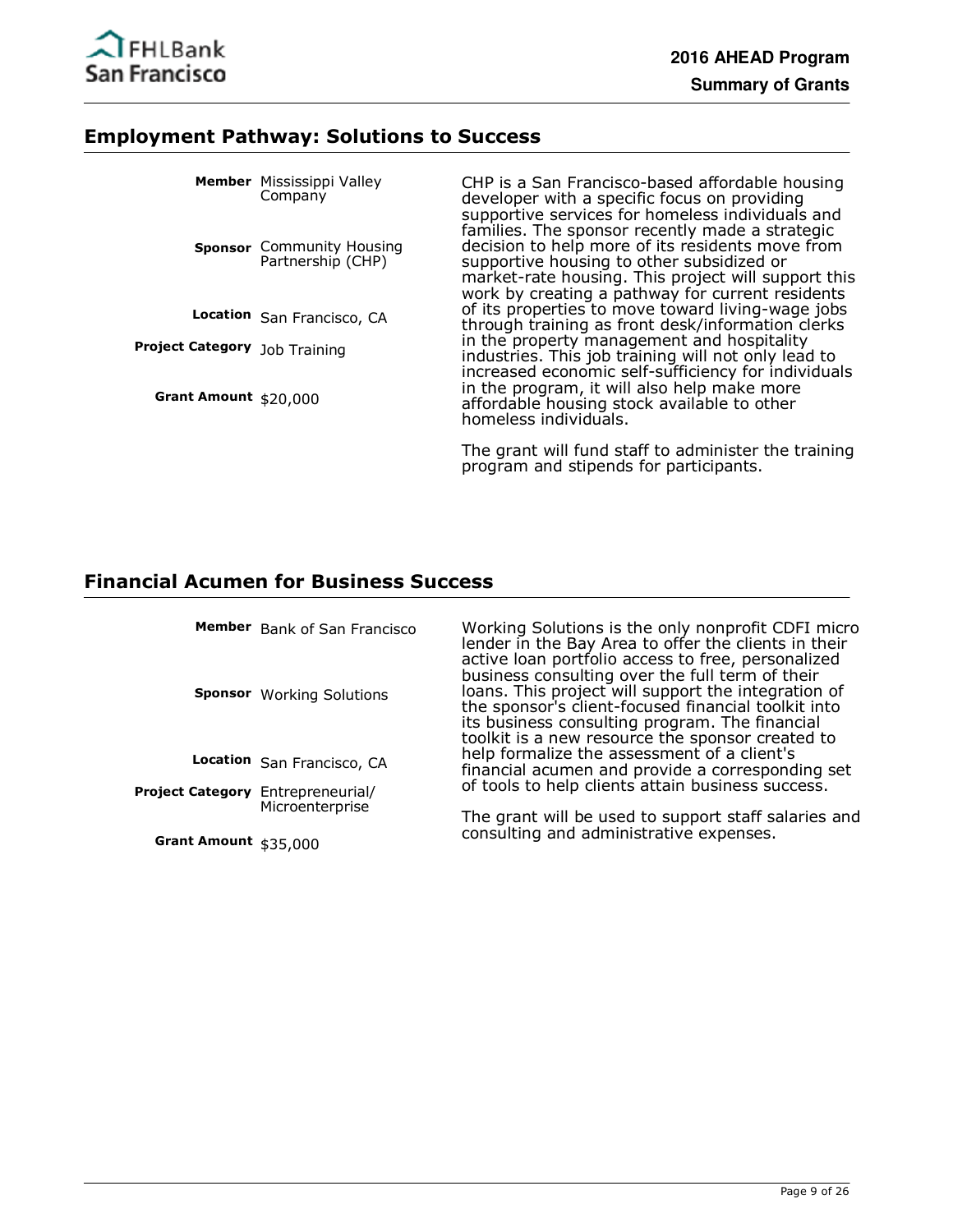

# **Financial Capability for Rural Microbusinesses**

|                                   | Member Mendo Lake<br>Credit Union<br><b>Sponsor</b> West Enterprise<br>Center, Inc. | The sponsor assists small and microbusinesses in<br>rural Northern California to grow, creating<br>self-sufficiency and wealth for local communities.<br>This project will expand the sponsor's financial<br>capabilities services for financially challenged<br>microbusinesses in Mendocino County. Participants<br>will receive counseling and client focused coaching<br>to identify opportunities for improving financial |
|-----------------------------------|-------------------------------------------------------------------------------------|--------------------------------------------------------------------------------------------------------------------------------------------------------------------------------------------------------------------------------------------------------------------------------------------------------------------------------------------------------------------------------------------------------------------------------|
|                                   | Location Fort Bragg, CA                                                             | management, strategic decision-making, and<br>credit scores, and to better leverage their financial                                                                                                                                                                                                                                                                                                                            |
| Project Category Entrepreneurial/ | Microenterprise                                                                     | results into growth and access to capital.<br>Counseling and services will be customized to fit<br>the needs of each participant.                                                                                                                                                                                                                                                                                              |
| Grant Amount \$39,000             |                                                                                     | The grant will pay for staff, a marketing<br>consultant, stipends for pilot participants, and                                                                                                                                                                                                                                                                                                                                  |

curriculum expenses.

# **Grown in L.A. Vocational Training Program Development**

|                       | Member East West Bank                                     | This project is designed to provide veterans and<br>at-risk youth with the opportunity to increase<br>awareness of and develop knowledge and tangible<br>skills related to native plants. Curriculum will |
|-----------------------|-----------------------------------------------------------|-----------------------------------------------------------------------------------------------------------------------------------------------------------------------------------------------------------|
|                       | Sponsor Grown in L.A., a project of<br>Community Partners | include individual lesson plans, workshops, and<br>seminars on topics such as seed collection,<br>processing and storage; plant identification; plant<br>propagation; soil science; plant genetics; plant |
| Location Bell, CA     |                                                           | reproduction; ethno botany; garden design,<br>installation and maintenance; ecological                                                                                                                    |
|                       | Project Category Capacity Building                        | restoration; nursery management; and career<br>pathways. The goal is to help participants gain<br>knowledge and hands-on experience and skills                                                            |
| Grant Amount \$25,000 |                                                           | that will translate to green-collar jobs in<br>environmental industries.                                                                                                                                  |
|                       |                                                           | The grant will be used to fund staff and<br>consultants to develop the vocational training<br>curriculum.                                                                                                 |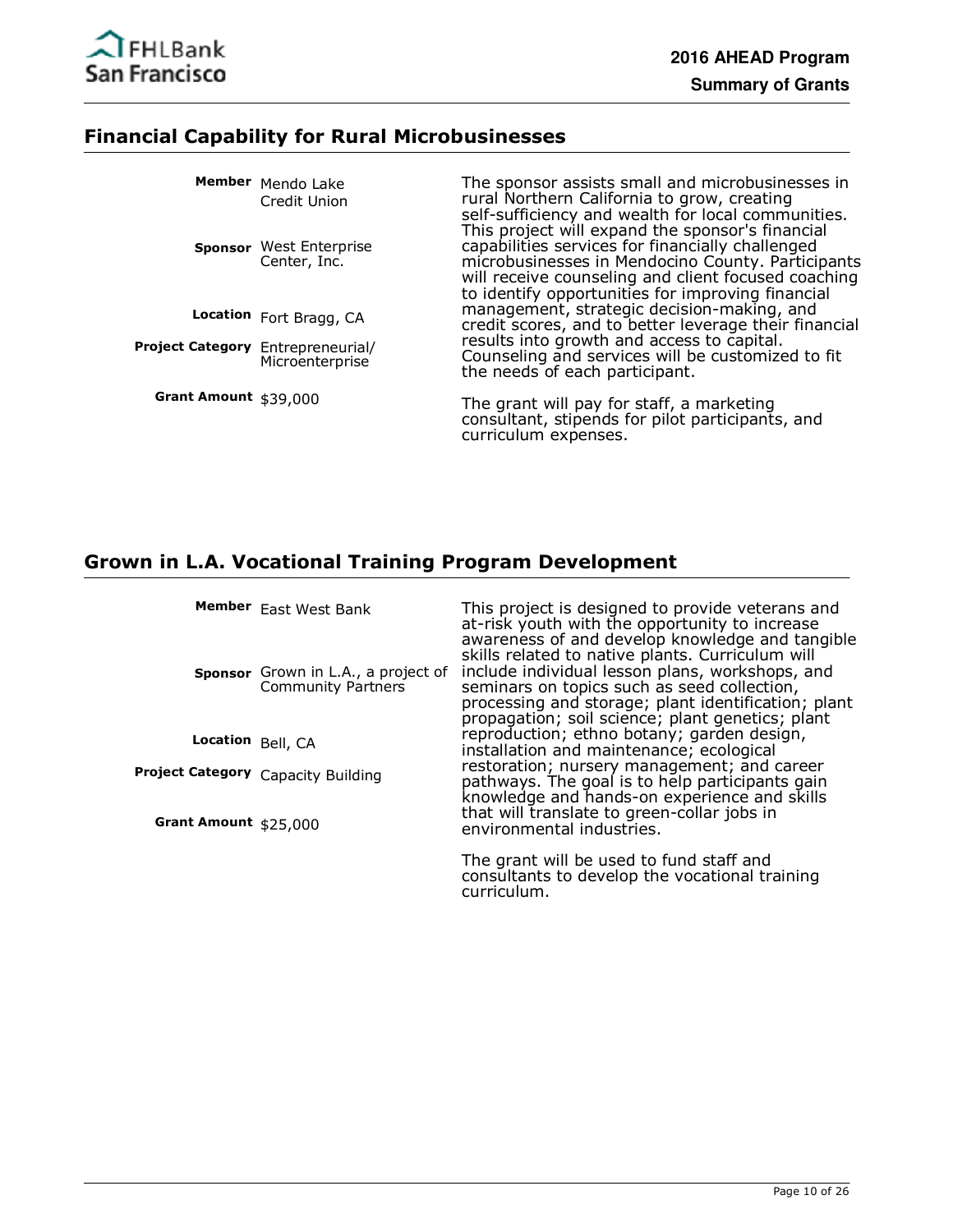

# **Habitat for Humanity Life Recovery Program**

|                               | Member Rabobank<br>Sponsor Habitat for<br>Humanity - Yuba/Sutter | This project is part of the sponsor's rural<br>YouthBuild program, which offers an alternative<br>education and vocational opportunity for transition<br>age youth 18-24 years old. Many of the youth in<br>the program are aging out of foster care and have<br>been in the criminal justice system, lived in<br>households involved with drug and alcohol abuse,<br>and/or are homeless. The YouthBuild program will |
|-------------------------------|------------------------------------------------------------------|------------------------------------------------------------------------------------------------------------------------------------------------------------------------------------------------------------------------------------------------------------------------------------------------------------------------------------------------------------------------------------------------------------------------|
| Project Category Job Training | Location Marysville, CA                                          | provide a safe shelter and case management for<br>the youth while they work towards a high school<br>diploma or equivalent and learn a construction<br>trade, with direct experience gained by working on<br>Habitat housing projects.                                                                                                                                                                                 |
| Grant Amount \$39,000         |                                                                  | The grant will fund staff to administer the<br>program, computer equipment and curriculum,<br>trade certifications, and bus passes for students to<br>travel back and forth to school, interviews, and<br>jobs.                                                                                                                                                                                                        |

# **Hope City**

|                        | Member Mendo Lake Credit Union                              | The HCRN is a national nonprofit organization that<br>helps disaster survivors, with services including<br>temporary shelter, clean-up, rebuilding, volunteer                                                                                                 |
|------------------------|-------------------------------------------------------------|---------------------------------------------------------------------------------------------------------------------------------------------------------------------------------------------------------------------------------------------------------------|
|                        | <b>Sponsor</b> Hope Crisis Response<br>Network, Inc. (HCRN) | management, and emotional support. This project<br>will provide assistance to survivors of the 2015<br>wildfires in Lake County, CA. The wildfires were<br>the third most destructive in California history,<br>with over 1,200 homes and 800 other buildings |
|                        | Location Middletown, CA                                     | destroyed and more than 10,000 people<br>evacuated. The sponsor will coordinate volunteer                                                                                                                                                                     |
|                        | Project Category Housing Initiative                         | labor to help rebuild 60-100 homes for<br>homeowners who lost their property and have                                                                                                                                                                         |
| Grant Amount $$20,000$ |                                                             | little or no ability to rebuild without assistance.<br>Target homeowners will be the elderly, persons<br>with disabilities, single-parent households,<br>widows, veterans, and first responders.                                                              |
|                        |                                                             | the set of the set of the set of the set of the set of the set of the set of the set of the set of the set of                                                                                                                                                 |

The grant will fund an additional construction manager to help rebuild homes.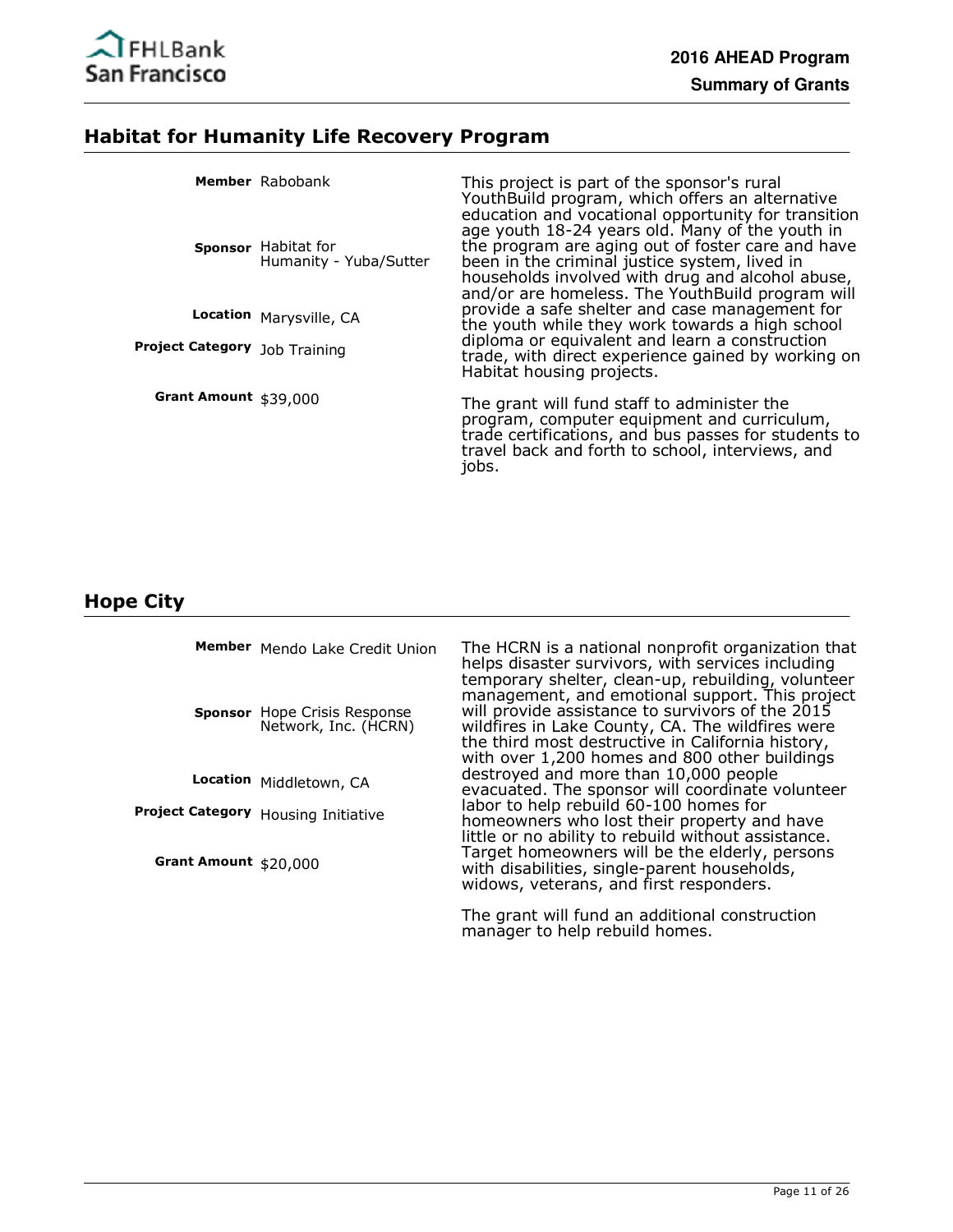#### **ICT Career Launch**

|                               | Member Charles Schwab Bank       | The Stride Center works with low-income<br>individuals of all ages from across the Bay Area to                                                                                                                                                                                                      |
|-------------------------------|----------------------------------|-----------------------------------------------------------------------------------------------------------------------------------------------------------------------------------------------------------------------------------------------------------------------------------------------------|
|                               | <b>Sponsor</b> The Stride Center | prepare them for upwardly mobile middle-wage<br>jobs. This is achieved through a comprehensive<br>information and communication technology (ICT)<br>career development program that pairs skills<br>building with a direct pathway to employment<br>through corporate partnerships. The ICT program |
|                               | Location Oakland, CA             | also helps employers diversify their workforces by<br>hiring non-traditional but professionally trained                                                                                                                                                                                             |
| Project Category Job Training |                                  | graduates. This project will place at least 25<br>students in jobs.                                                                                                                                                                                                                                 |
| Grant Amount \$35,000         |                                  | The grant will be used to pay staff to further<br>develop and refine its corporate partnership<br>marketing and outreach efforts.                                                                                                                                                                   |

#### **Independent Placement Support Supportive Employment Program (IPS)**

| <b>Member</b> MUFG Union Bank |  |
|-------------------------------|--|
|                               |  |

**Sponsor** Fred Finch Youth Center (FFYC)

**Location** Oakland, CA

**Project Category** Job Training

**Grant Amount** \$25,000

FFYC provides a spectrum of services to support vulnerable children and families in the Bay Area who are victims of trauma. This project will expand a successful employment program for low-income transition-age youth who have experienced mental illness or trauma, and/or who have a history in foster care. Participants will develop the skills needed to approach potential employers, create a resume, succeed in an interview, and select jobs that complement their individual career plans. Employment retention services include helping participants with successful job maintenance and potential advancement and providing trauma education to employers that have hired participants.

The grant will pay for staff and organizational costs associated with employment services and program operations.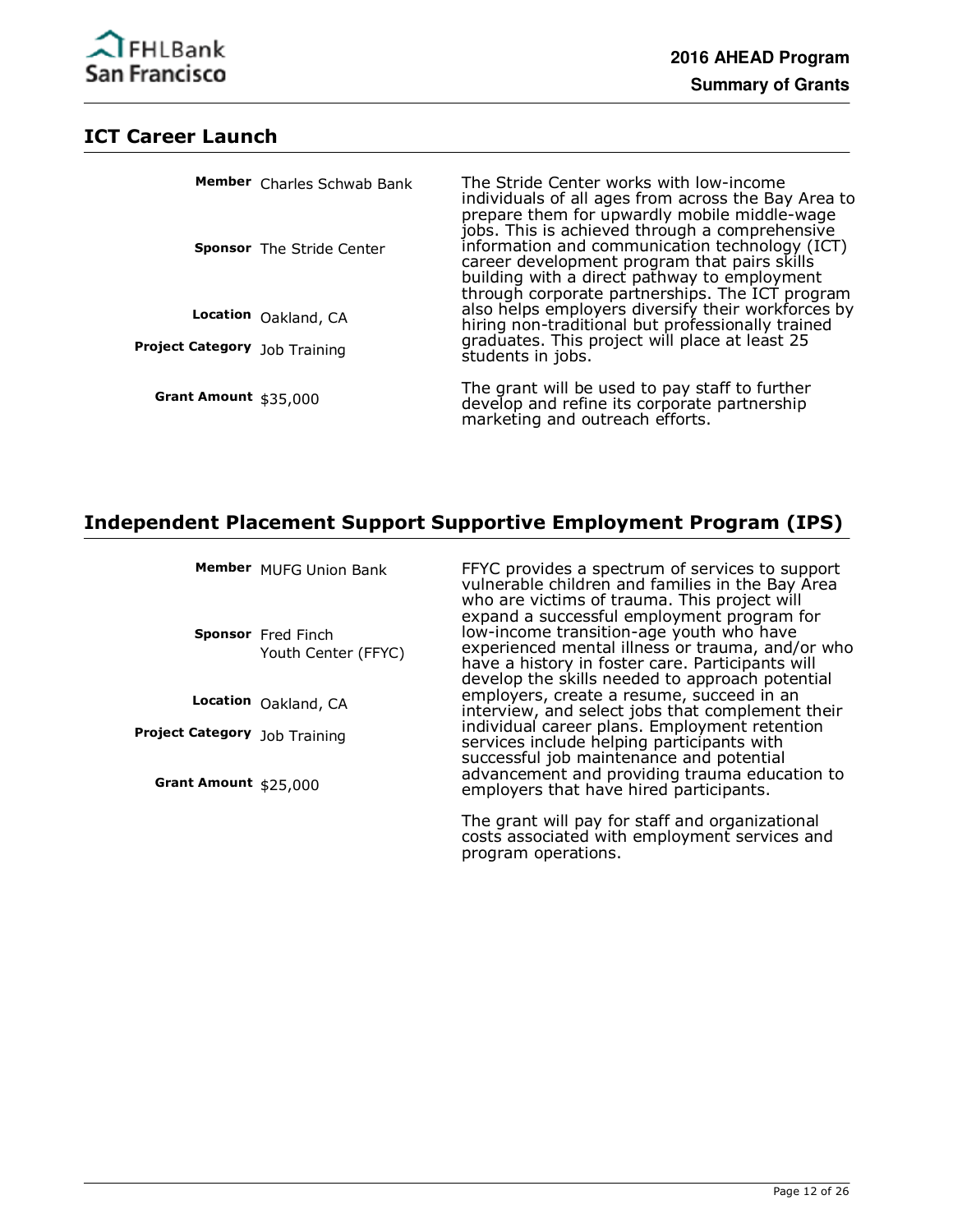

# **Jordan Downs**

|                                                               | Member Bank of America California<br>Sponsor BRIDGE Housing<br>Corporation | BRIDGE develops, owns, and manages high quality<br>affordable homes for low-income and working<br>families. As part of its effort to develop affordable<br>housing on the former Jordan Downs public<br>housing community in Watts, the sponsor will<br>provide case management and construction job<br>training for community residents at the<br>development. By expanding job training to include |
|---------------------------------------------------------------|----------------------------------------------------------------------------|------------------------------------------------------------------------------------------------------------------------------------------------------------------------------------------------------------------------------------------------------------------------------------------------------------------------------------------------------------------------------------------------------|
|                                                               | Location Los Angeles, CA                                                   | case management, this project will help<br>low-income residents with limited education and                                                                                                                                                                                                                                                                                                           |
| <b>Project Category</b> Job Training<br>Grant Amount \$32,000 |                                                                            | skills to gain and retain employment and develop<br>long-term career plans. In addition, the program<br>will reach out to local employers to secure<br>partners for a jobs pipeline.                                                                                                                                                                                                                 |
|                                                               |                                                                            | The grant will help fund staff to provide job and<br>skills training, a consultant to map out the project,<br>the purchase of uniforms and safety equipment,<br>and marketing and outreach activities.                                                                                                                                                                                               |

# **LA River Corps**

|                                      | Member City National Bank<br>Sponsor LA Conservation Corps | The sponsor provides at-risk young adults and<br>school-age youth with job skills training,<br>education, and work experience, with an emphasis<br>on conservation projects that benefit the<br>environment. Participants will receive job training<br>and education by participating in environmental<br>conservation work along the LA River near<br>downtown Los Angeles. This workforce |
|--------------------------------------|------------------------------------------------------------|---------------------------------------------------------------------------------------------------------------------------------------------------------------------------------------------------------------------------------------------------------------------------------------------------------------------------------------------------------------------------------------------|
|                                      | Location Los Angeles, CA                                   | development program will focus on neighborhood<br>clean-up and habitat restoration work aimed at                                                                                                                                                                                                                                                                                            |
| <b>Project Category</b> Job Training |                                                            | making the LA River clean and safe for residents<br>and visitors and healing the watershed.                                                                                                                                                                                                                                                                                                 |
| Grant Amount \$39,000                |                                                            | The grant will partially support salaries for paid<br>work experience and on-the-job training for at-risk<br>young adults.                                                                                                                                                                                                                                                                  |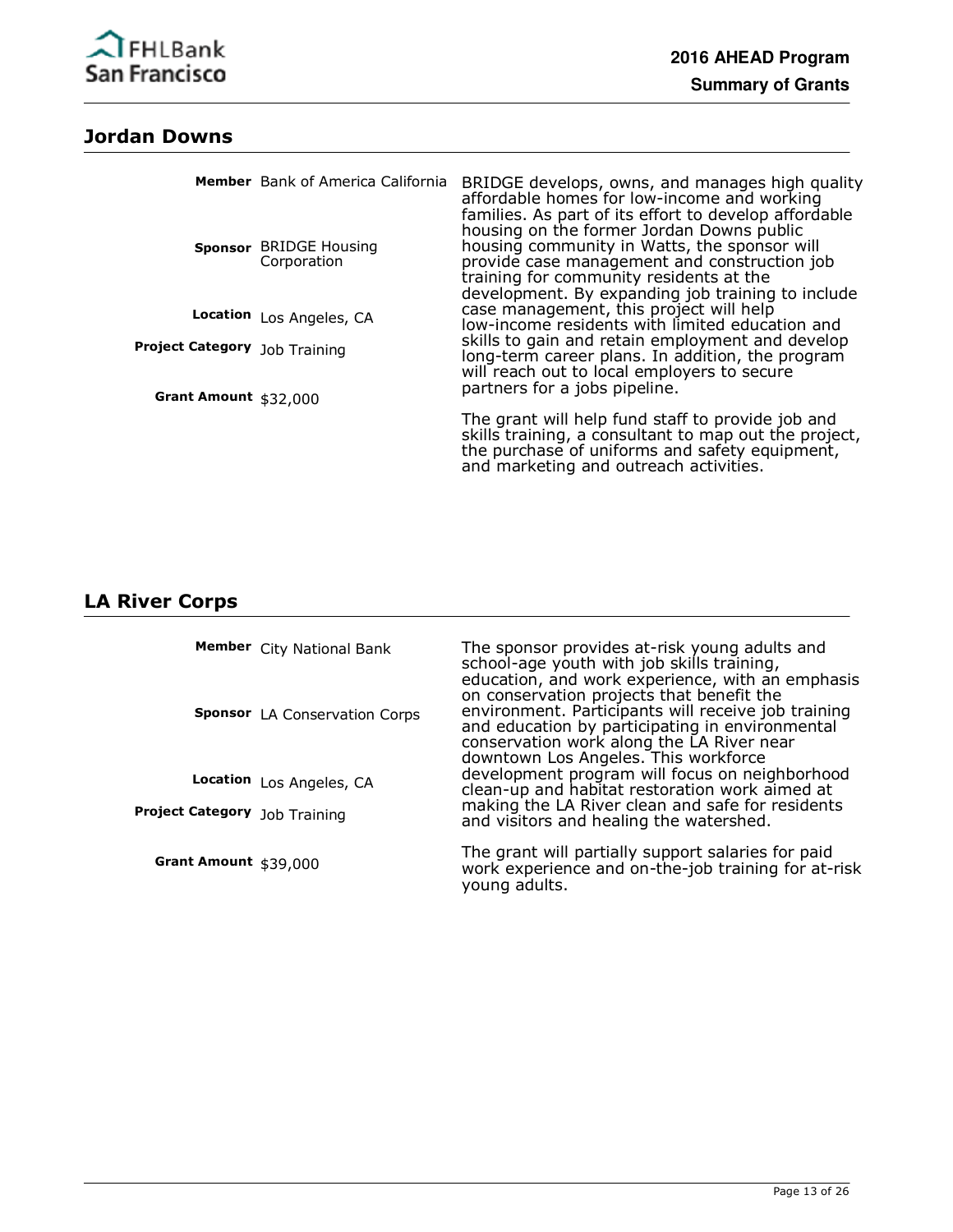

# **Meristem Vocational Training Program for Young Adults with Autism**

|                                          | Member Mechanics Bank<br>Sponsor Meristem, Inc. | Meristem helps young adults with autism or other<br>behavioral differences develop practical life and<br>social skills, self-sufficiency, and the capacity to<br>transition to work or mainstream higher education.<br>This project will provide on-the-job training<br>opportunities for student entrepreneurs to develop<br>skills in high quality artisan product creation,<br>marketing, sales, and delivery. The project will |
|------------------------------------------|-------------------------------------------------|------------------------------------------------------------------------------------------------------------------------------------------------------------------------------------------------------------------------------------------------------------------------------------------------------------------------------------------------------------------------------------------------------------------------------------|
|                                          | Location Fair Oaks, CA                          | offer students a production training center to<br>create and sell their work, generating competitive                                                                                                                                                                                                                                                                                                                               |
| <b>Project Category</b> Entrepreneurial/ | Microenterprise                                 | employment and demonstrating the capacity for<br>young adults with disabilities to successfully<br>operate businesses. The sponsor has developed                                                                                                                                                                                                                                                                                   |
| Grant Amount \$25,000                    |                                                 | community distribution partnerships, including<br>with bTizzy, an online specialty store featuring<br>handmade items crafted by people with<br>disabilities, Living Smart (12 farmers markets<br>located throughout the Sacramento region), a<br>campus retail center, a cafe, and a 90-shareholder<br>community-supported agriculture business.                                                                                   |

The grant funds will be used to construct a production, labeling, and packaging center and to purchase start up tools and equipment.

#### **Mi Casa Mi Hogar**

|                       | Member Pacific Western Bank                                                   | VCCDC offers integrated financial empowerment<br>programs and services for low-income families in<br>Ventura County, including home ownership                                                                                                             |
|-----------------------|-------------------------------------------------------------------------------|-----------------------------------------------------------------------------------------------------------------------------------------------------------------------------------------------------------------------------------------------------------|
|                       | <b>Sponsor</b> Ventura County<br>Community Development<br>Corporation (VCCDC) | education. This project is a new program<br>specifically for women who are the primary wage<br>earners and/or single head-of-household for their<br>families. Mi Casa Mi Hogar will increase financial<br>health and literacy through financial education |
|                       | Location Camarillo, CA                                                        | workshops and one-on-one coaching,<br>homeownership counseling, foreclosure                                                                                                                                                                               |
|                       | <b>Project Category</b> Financial Education                                   | prevention, and referrals to partners for other<br>services.                                                                                                                                                                                              |
| Grant Amount \$20,000 |                                                                               | The grant will be used to pay for program staff,<br>marketing expenses for outreach, and<br>administrative costs to run the program.                                                                                                                      |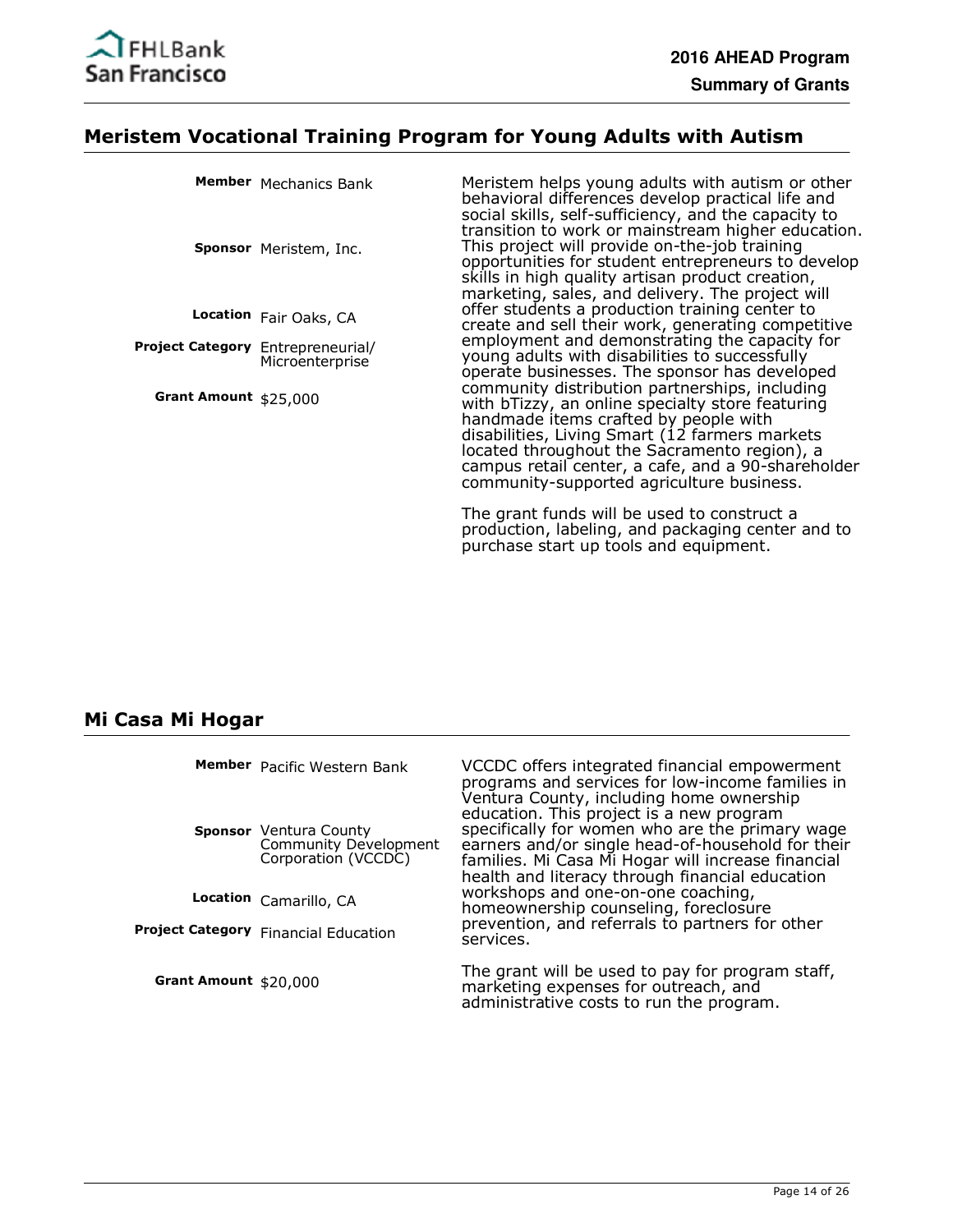

#### **Micro Goes to Market - Central Valley**

|                                   | Member Charles Schwab Bank                                                    | CAMEO is a network of over 190 microenterprise<br>organizations in California offering small business<br>training, financing, and technical assistance. This<br>project will support home-based women           |
|-----------------------------------|-------------------------------------------------------------------------------|-----------------------------------------------------------------------------------------------------------------------------------------------------------------------------------------------------------------|
|                                   | Sponsor California Association for<br>Micro Enterprise<br>Opportunity (CAMEO) | entrepreneurs by offering the sponsor's successful<br>Go-to-Market (for food and specialty crop farmers)<br>and Etsy (for crafters) training programs in the<br>Central Valley, in partnership with Fresno CDFI |
|                                   | Location Fresno, CA                                                           | and other regional members.                                                                                                                                                                                     |
| Project Category Entrepreneurial/ | Microenterprise                                                               | The grant will fund staff and consultants to expand<br>this successful project to one of California's most<br>underserved regions.                                                                              |

**Grant Amount** \$39,000

#### **MicroLoan+Advice: A New Approach to Lending**

Member Charles Schwab Bank

**Sponsor** Pacific Community Ventures (PCV)

**Location** San Francisco, CA

**Project Category** Entrepreneurial/ Microenterprise

**Grant Amount** \$20,000

PCV engages small businesses, investors, and policymakers to create good jobs, using a venture capital model, for low- and moderate-income communities. PCV focuses on small businesses in San Francisco, Alameda, and Contra Costa counties that are past the start-up phase but not qualified for traditional bank lending. Over half of their clients are women and/or minority-owned. This project matches small loans, ranging from \$10,000-\$50,000, and a pro-bono business advisor with a prospective small business. The business advisor works with the small business for the life of the loan to help them deploy the loan capital effectively and to provide support to grow their businesses in areas such as marketing, operations, strategy, and human resources.

The grant will fund staff to administer and marketing costs to promote the program.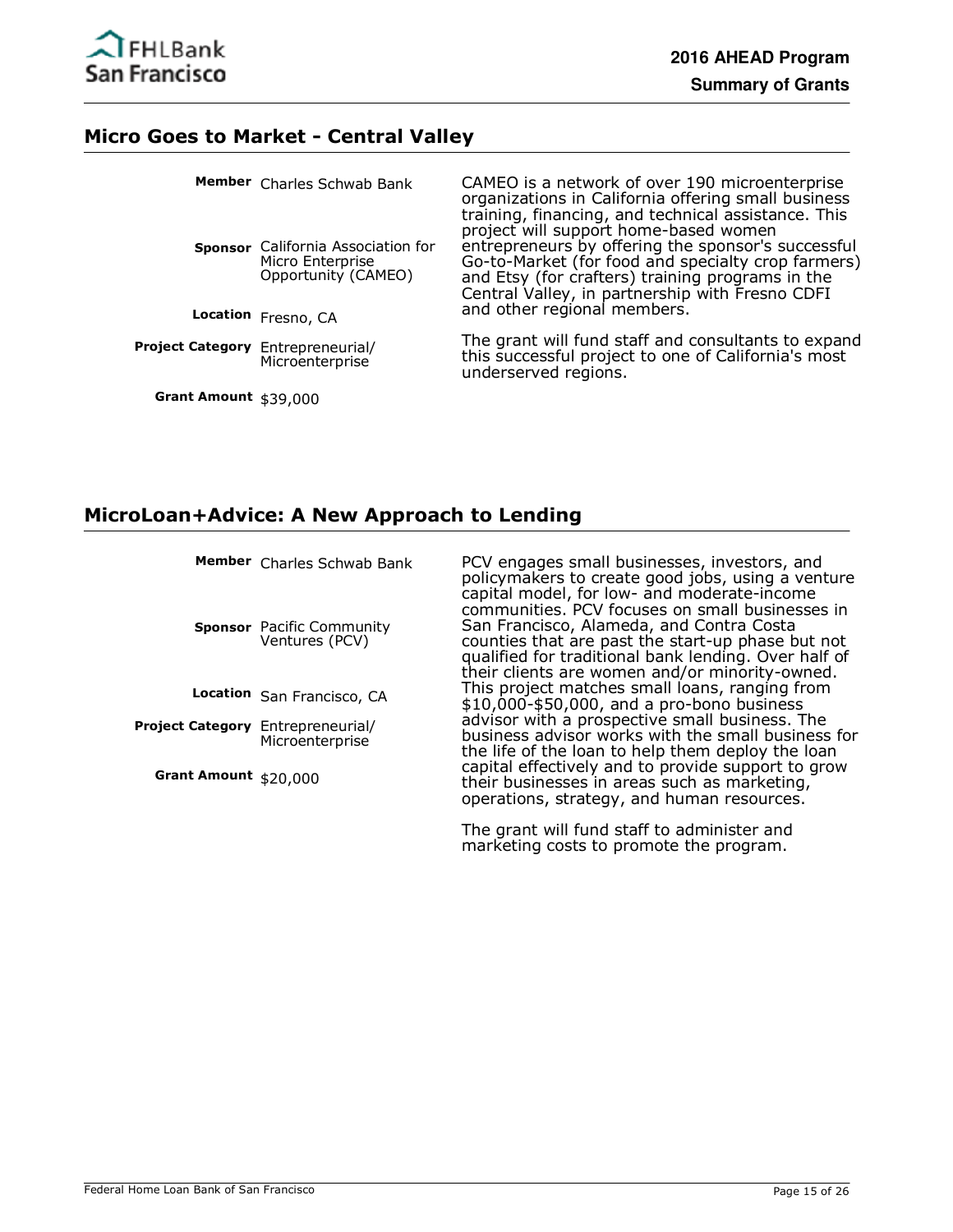

### **NAAC Micro-Lending Program**

|                       | Member Mechanics Bank<br>Sponsor National Asian<br>American Coalition (NAAC) | NAAC is a state-wide organization that offers a<br>variety of financial education, homebuyer<br>counseling, and small business support services.<br>This project will provide small business education,<br>coaching, and micro-lending to low-income and<br>underserved small business owners throughout<br>California. Participants receive budgeting and<br>credit counseling, financial planning and cash flow |
|-----------------------|------------------------------------------------------------------------------|-------------------------------------------------------------------------------------------------------------------------------------------------------------------------------------------------------------------------------------------------------------------------------------------------------------------------------------------------------------------------------------------------------------------|
|                       | Location Statewide, CA                                                       | analysis, business plan creation, website building,<br>social media content marketing, and information                                                                                                                                                                                                                                                                                                            |
| Grant Amount \$20,000 | Project Category Technical Assistance                                        | from local commercial property managers about<br>leasing locations for brick & mortar businesses.<br>Upon successful completion of classes, small<br>business owners will be eligible for micro-loans                                                                                                                                                                                                             |
|                       |                                                                              | with an average size of $$15,000$ .                                                                                                                                                                                                                                                                                                                                                                               |
|                       |                                                                              | The grant will help fund staffing and outreach for<br>the small business counseling and workshops.                                                                                                                                                                                                                                                                                                                |

# **Next Generation Cooperative Initiative**

|                                   | Member Mechanics Bank<br>Sponsor Prospera | Prospera works with low-income Latina women<br>entrepreneurs to set-up cooperative worker-owned<br>businesses in the greater Bay Area, primarily in<br>Alameda and Contra Costa Counties. This project<br>will expand the sponsor's cooperative initiative by<br>developing new and existing relationships with<br>organizations that work with Latina entrepreneurs<br>and providing hundreds of hours of direct technical |
|-----------------------------------|-------------------------------------------|-----------------------------------------------------------------------------------------------------------------------------------------------------------------------------------------------------------------------------------------------------------------------------------------------------------------------------------------------------------------------------------------------------------------------------|
|                                   | Location Oakland, CA                      | assistance to cohorts of prospective cooperative<br>businesses. The annual goal is support the launch                                                                                                                                                                                                                                                                                                                       |
| Project Category Entrepreneurial/ | Microenterprise                           | of three worker-owned businesses from these<br>outreach and training activities. The sponsor will<br>also identify at least three worker-owners who will                                                                                                                                                                                                                                                                    |
| Grant Amount $$20,000$            |                                           | complete a year-long fellowship to become new<br>trainers and coaches for future development of<br>cooperative businesses.                                                                                                                                                                                                                                                                                                  |

The grant will be used to pay for staff and consultants to manage the initiative.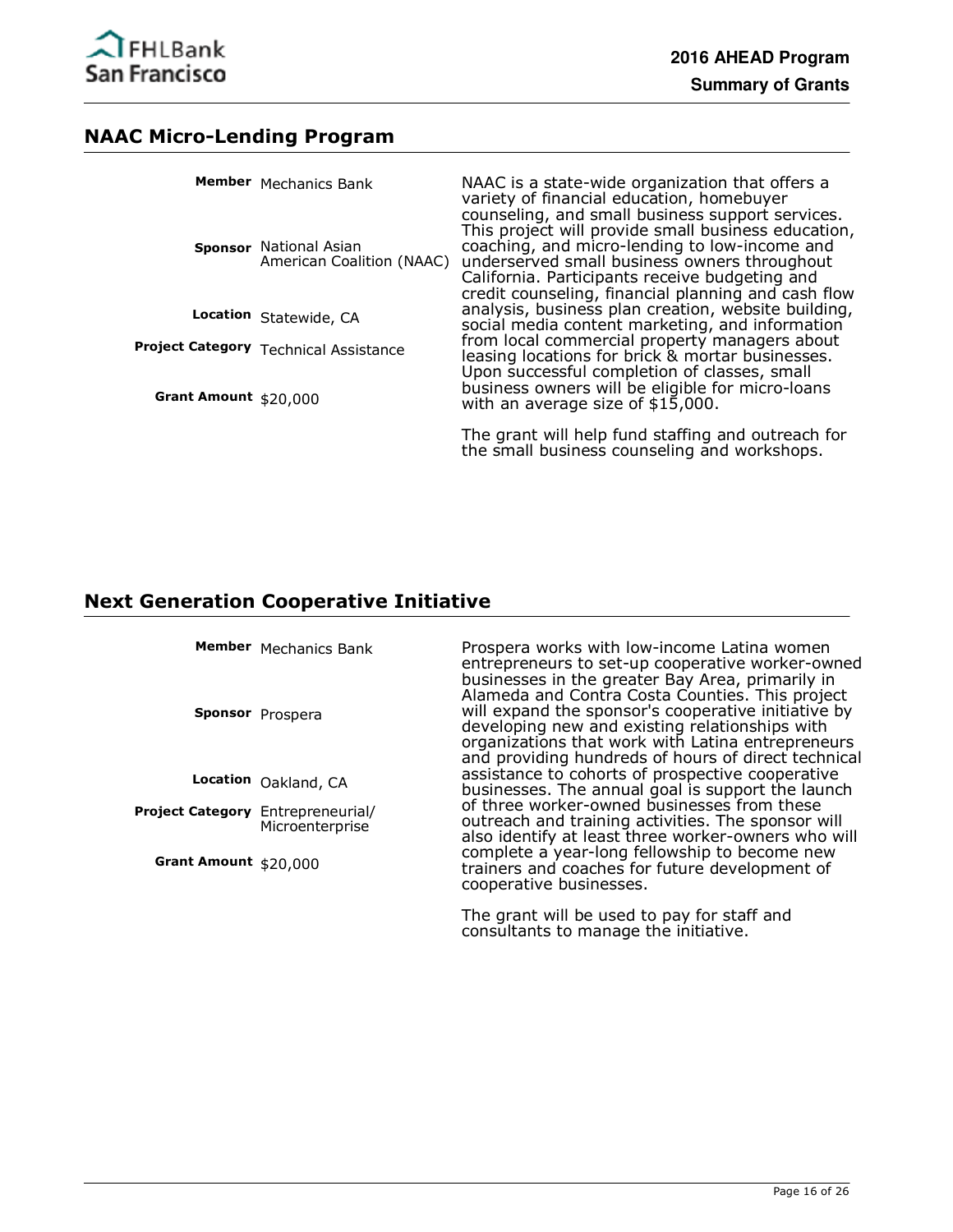

#### **Pathways to Employment - Legal Services to Support Economic Security and Opportunity**

|                                  | Member Beneficial State Bank                            | EBCLC's mission is two-fold: to provide free or<br>low-cost legal services that are responsive to<br>low-income communities, and to prepare future                                                                                                             |
|----------------------------------|---------------------------------------------------------|----------------------------------------------------------------------------------------------------------------------------------------------------------------------------------------------------------------------------------------------------------------|
|                                  | <b>Sponsor</b> East Bay Community<br>Law Center (EBCLC) | attorneys to find solutions to poverty. The sponsor<br>accomplishes this mission through numerous legal<br>services, including its Clean Slate program in<br>Alameda and Contra Costa Counties. The Clean<br>Slate program provides direct legal assistance to |
|                                  | Location Berkeley, CA                                   | formerly incarcerated individuals to help them get<br>and keep jobs.                                                                                                                                                                                           |
| Project Category Social Services |                                                         | The grant will be used to pay for part of the salary<br>of a staff attorney in the Clean Slate program as                                                                                                                                                      |
| Grant Amount \$20,000            |                                                         | well as outside consultants to assist with program<br>evaluation.                                                                                                                                                                                              |

# **Pathways to Union Careers**

|                               | Member Beneficial State Bank     | Civicorps is a West Oakland based conservation<br>corps that runs a charter school and two social<br>enterprises for transition age youth 18-26 years                                                                                                                                                                                                 |
|-------------------------------|----------------------------------|-------------------------------------------------------------------------------------------------------------------------------------------------------------------------------------------------------------------------------------------------------------------------------------------------------------------------------------------------------|
|                               | <b>Sponsor</b> Civicorps Schools | old. This project will help disconnected young<br>adults move from being a high school dropout to<br>union employment in as little as two years. The<br>sponsor will create a union career pathways<br>program connecting youth to internship,                                                                                                        |
|                               | Location Oakland, CA             | pre-apprenticeship, and apprenticeship positions<br>at a local waste management organization and a                                                                                                                                                                                                                                                    |
| Project Category Job Training |                                  | local steel company. Each program participant will<br>receive hands-on job training in real-world<br>settings, as well as trauma-informed counseling,<br>financial literacy training, and college and career<br>counseling. The end result will be a skilled<br>workforce ready to join a local union and work a<br>full-time, middle-wage union job. |
| Grant Amount \$35,000         |                                  |                                                                                                                                                                                                                                                                                                                                                       |
|                               |                                  | This grant will provide funds for program staff for<br>training and union outreach, as well as stipends                                                                                                                                                                                                                                               |

for program participants to help with food, housing, transportation, and childcare costs.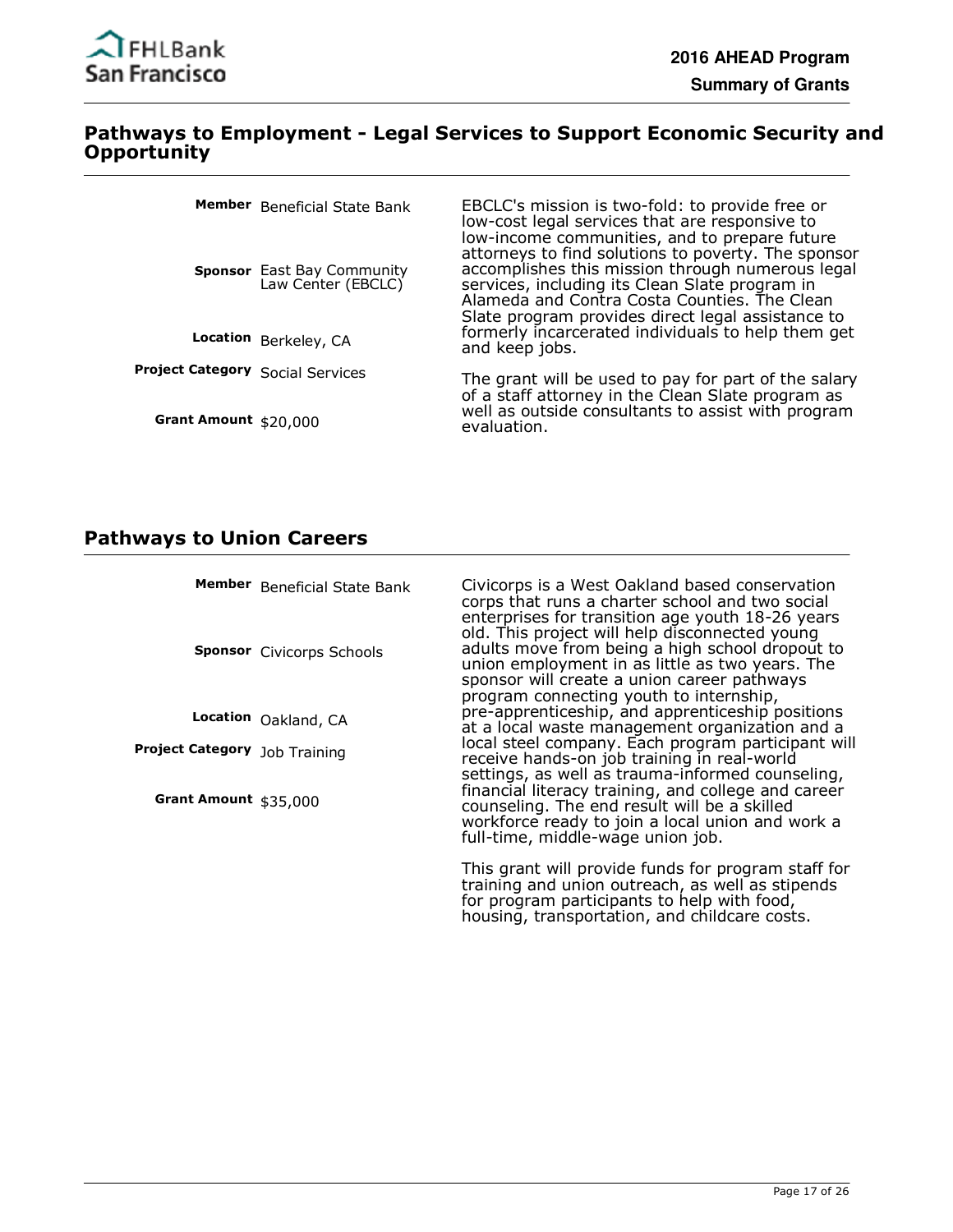

#### **ROC Expansion: Restore Oakland**

|                               | <b>Member</b> Northern California<br>Community Loan Fund                            | ROC is a national workers' organization that seeks<br>to increase wages and improve working conditions<br>for low-wage workers in the restaurant industry.<br>This expansion of an existing restaurant workforce                                                           |
|-------------------------------|-------------------------------------------------------------------------------------|----------------------------------------------------------------------------------------------------------------------------------------------------------------------------------------------------------------------------------------------------------------------------|
|                               | <b>Sponsor</b> Restaurant Opportunities<br>Centers of the Bay Area<br>(ROC-The Bay) | training program will enable restaurant bussers<br>and runners, who are often immigrants, youth,<br>women, people of color, and/or the formerly<br>incarcerated, to obtain living-wage and higher                                                                          |
|                               | Location Oakland, CA                                                                | wage positions as waiters and front-of-the-house<br>staff. The program features a unique tiered and                                                                                                                                                                        |
| Project Category Job Training |                                                                                     | formal industry training system meant to replicate<br>the industry's traditional promotion pathway by<br>helping develop soft skills (restaurant-specific<br>English skills and customer service) along with<br>hard skills (serving and food/beverage wine<br>knowledge). |
| Grant Amount \$39,000         |                                                                                     |                                                                                                                                                                                                                                                                            |
|                               |                                                                                     | The grant will pay for staff and organizational<br>costs associated with the training program as well                                                                                                                                                                      |

employment partners.

#### **SCCV Youth Financial Capability - Lending Circle**

Mendo Lake Credit Union **Member**

**Sponsor** Santa Cruz Community Ventures, Inc. (SCCV)

**Location** Watsonville, CA

**Project Category** Capacity Building

**Grant Amount** \$20,000

SCCV's mission is to promote economic justice through financial inclusion and asset building. This project will create a new youth financial capability track, which mixes education with credit building activities and access to high quality financial products and services. This effort will combine the financial capability track with the launch of Lending Circles for entrepreneurs between 18-25 years old in the rural Watsonville community. Lending Circles are a peer-to-peer community lending tool where participants lend and borrow money from each other in order to build their own credit. Through the Lending Circle, young Latino people and their families will establish good financial habits, build trust with financial institutions, and start small businesses.

as outreach activities to develop new restaurant

The grant funds will pay for a Financial Capability Coordinator position and annual Lending Circles licenses.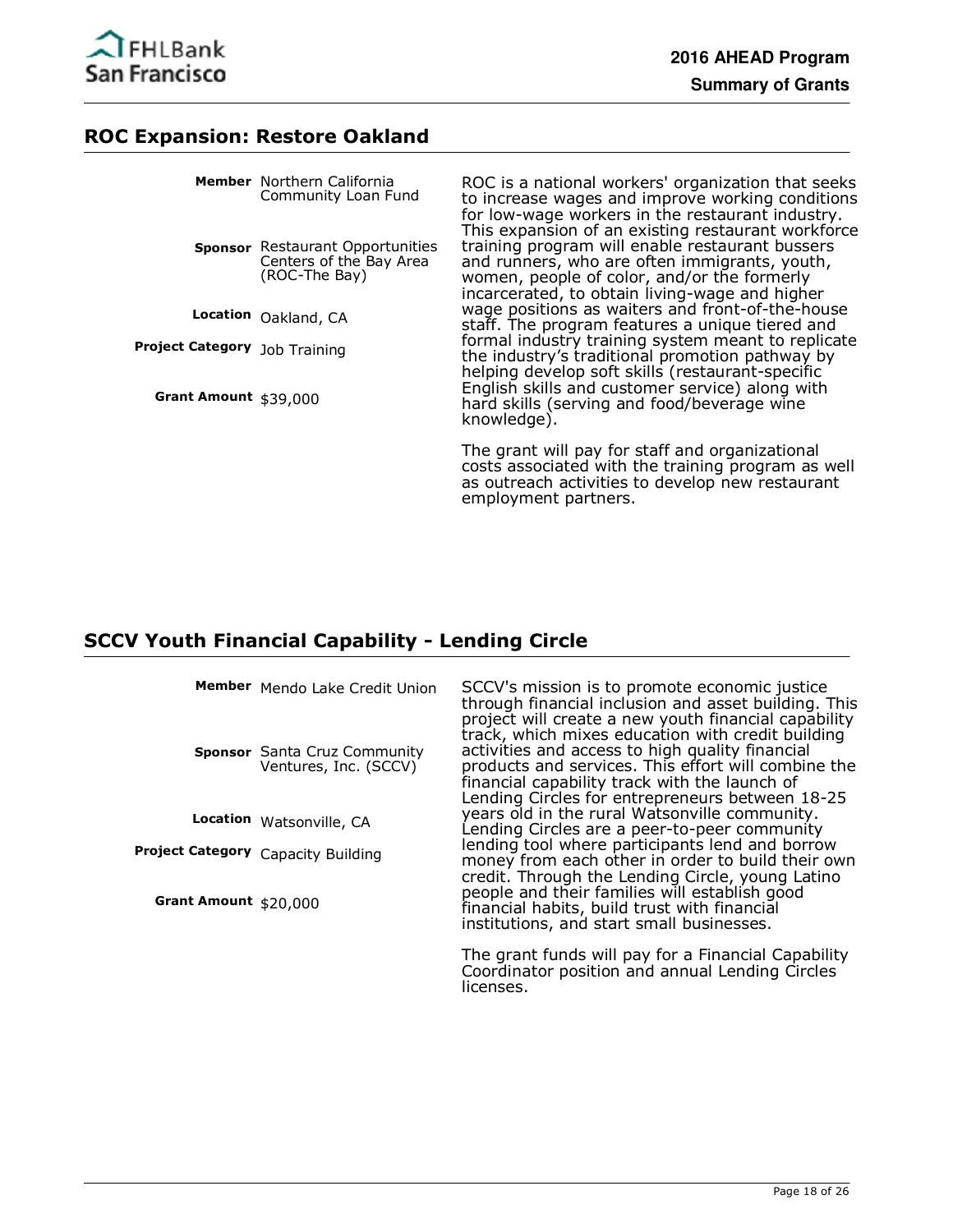

#### **Self-Sufficiency and Autonomy Through Family Empowerment (SAFE)**

|                                         | Member Mississippi Valley<br>Company      | The Center for Community Solutions provides a<br>wide spectrum of services to assist women who<br>are victims of sexual assault, domestic violence,                                                                                                |
|-----------------------------------------|-------------------------------------------|----------------------------------------------------------------------------------------------------------------------------------------------------------------------------------------------------------------------------------------------------|
|                                         | Sponsor Center for Community<br>Solutions | and related trauma. The SAFE Program provides<br>safe emergency housing, self-sufficiency<br>education, and legal and counseling services to<br>victims of domestic or relationship violence and<br>abuse. This project will enhance the financial |
|                                         | Location Escondido, CA                    | education offered to clients through the program,<br>which will help staff prepare women to rebuild                                                                                                                                                |
| <b>Project Category Social Services</b> |                                           | their lives after surviving violence and abuse, and<br>remove barriers to self-sufficiency and autonomy.                                                                                                                                           |
| Grant Amount \$25,000                   |                                           | The grant will pay for a staff position and program<br>expenses.                                                                                                                                                                                   |

#### **SEO Scholars San Francisco College Preparation and Transition Project**

Member Silicon Valley Bank

**Sponsor** SEO Scholars San Francisco

**Location** San Francisco, CA

**Project Category** Social Services

**Grant Amount** \$20,000

SEO provides educational and career programs for exceptional high school students from underserved and underrepresented communities, with most participants being the first generation to attend college. This project will continue the sponsor's existing work with high school students, and will also expand their services to help students with the transition to college. The transition program will include a financial education component to help students and their families better understand student debt, college finances, and budgeting.

The grant will fund staff and consultants as well as administrative expenses to run the project.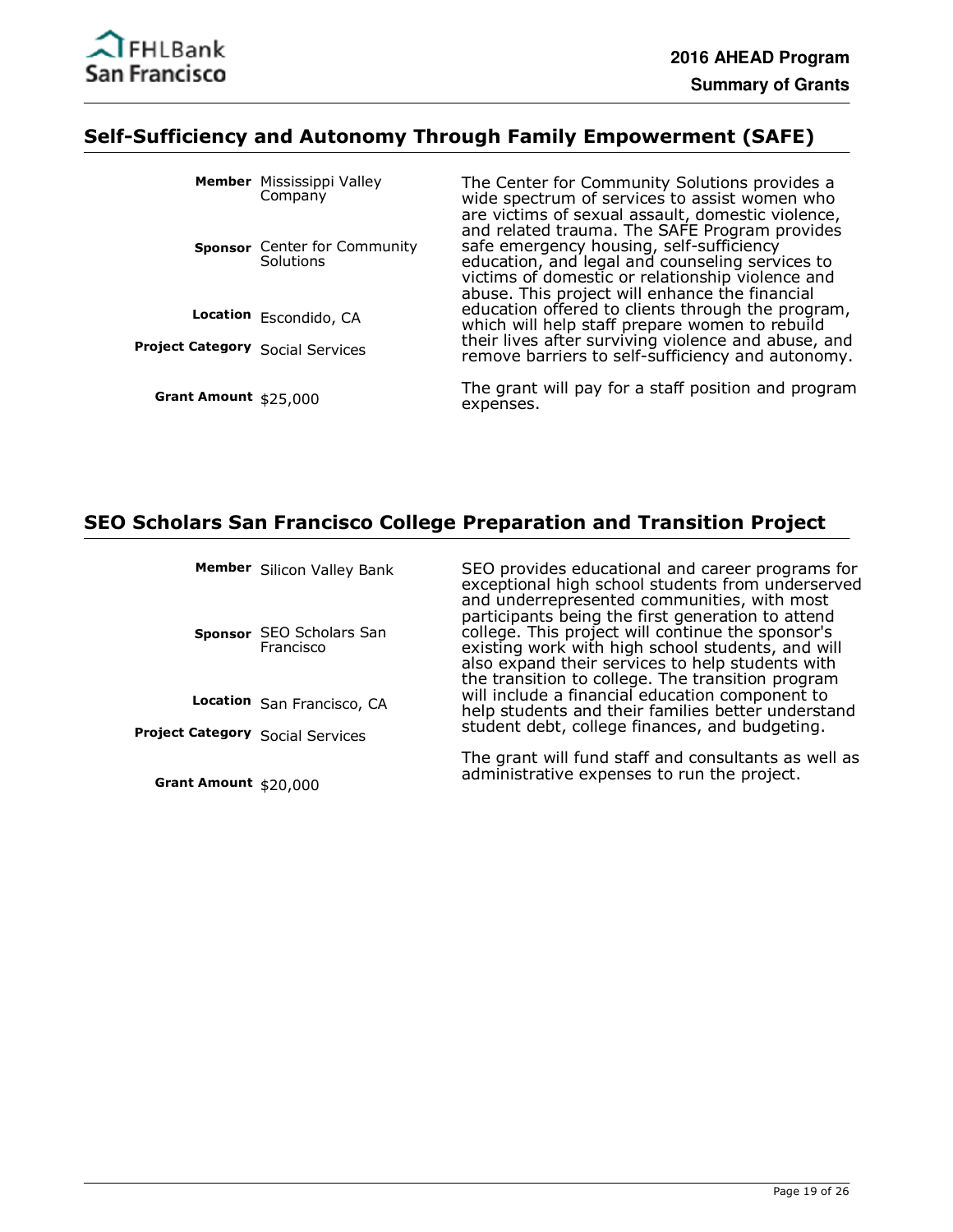

#### **Shelter & Self Sufficiency**

|                                         | <b>Member</b> Farmers & Merchants<br><b>Bank of Central California</b> | The Women's Center operates two emergency<br>shelters for domestic violence victims and their<br>children, assisting 600 individuals each year at<br>undisclosed facilities in San Joaquin County. The |
|-----------------------------------------|------------------------------------------------------------------------|--------------------------------------------------------------------------------------------------------------------------------------------------------------------------------------------------------|
|                                         | <b>Sponsor</b> Women's Center                                          | shelters currently provide services to help clients<br>overcome the physical and emotional trauma<br>domestic abuse victims experience. This project<br>will expand the sponsor's services to include  |
|                                         | Location Stockton, CA                                                  | financial literacy, to help victims of violence and<br>abuse rebuild their lives by becoming financially<br>independent and self-sufficient.                                                           |
| <b>Project Category Social Services</b> |                                                                        |                                                                                                                                                                                                        |
| Grant Amount \$45,000                   |                                                                        | The grant will pay for staff and related operational<br>costs.                                                                                                                                         |

# **Supporting Economic Opportunity in Health Advocacy**

Member MUFG Union Bank

**Sponsor** Esperanza Community Housing Corporation

Location Los Angeles, CA

**Project Category** Job Training

**Grant Amount** \$39,000

Esperanza is engaged in comprehensive community development in South Los Angeles, with program areas including housing, health, arts and culture, economic development, and environmental justice. This project will support the Community Health Promoter Training program, which trains local residents to provide culturally appropriate health education and outreach to the community. After training, health promoters are connected to internships or employment with local health and social service organizations, generating increased wages for previously low-income residents. This project will launch a pilot initiative to help health promoters receive a high school degree or equivalent. The program also helps the local community through improved access to health resources and increased community participation in shaping health services in medically underserved areas.

The grant will be used to pay for program staff and materials for the health promoter program and for the pilot high school degree initiative.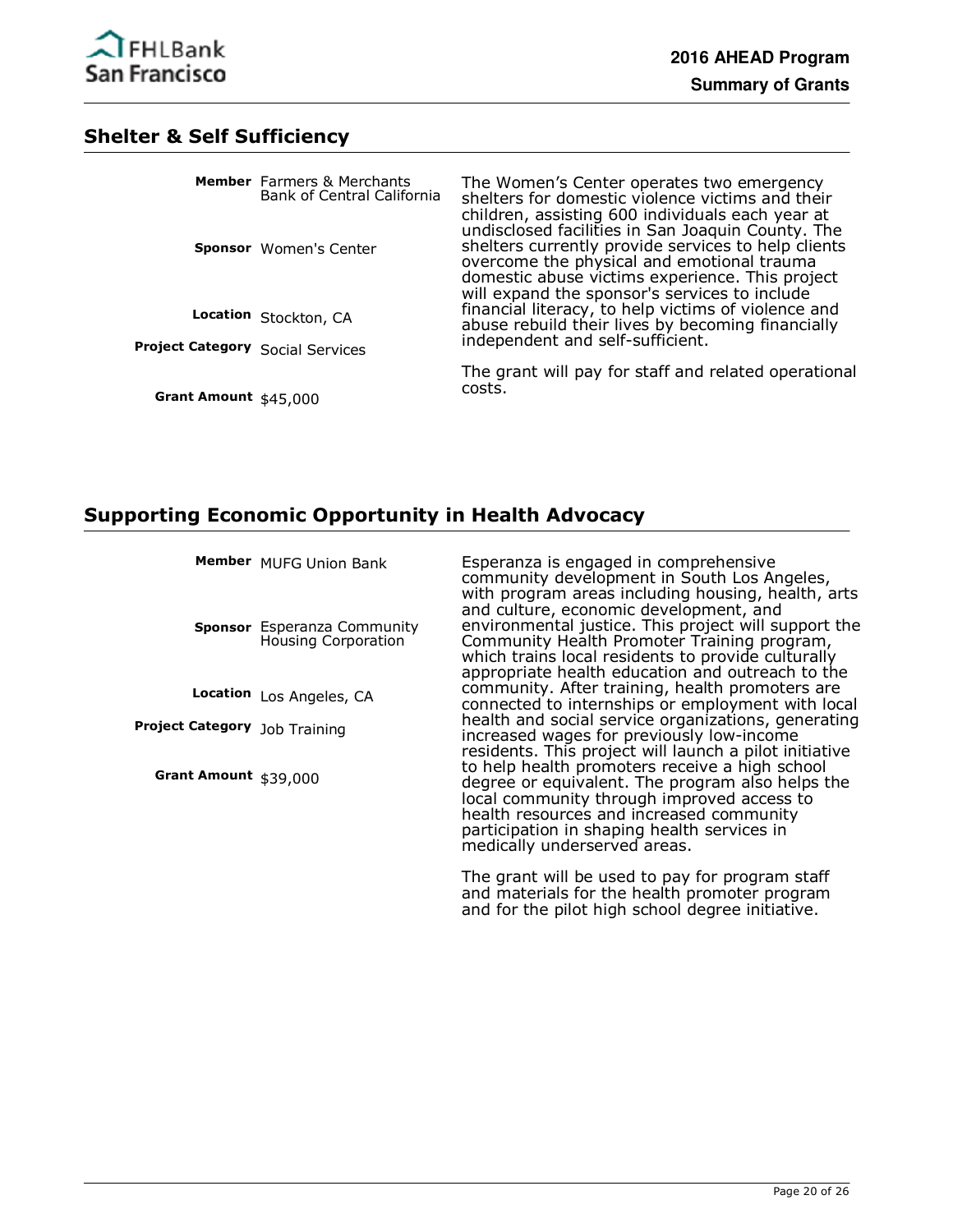

#### **Technical Assistance Mobile Apps and Workshops for Entrepreneurs**

|                                          | Member MUFG Union Bank                     | CCP provides business, and financial literacy<br>education, technical assistance, and access to<br>capital to low- and moderate-income                                                                                                                      |
|------------------------------------------|--------------------------------------------|-------------------------------------------------------------------------------------------------------------------------------------------------------------------------------------------------------------------------------------------------------------|
|                                          | Sponsor Centro Community<br>Partners (CCP) | entrepreneurs in California. These goals are<br>achieved by using mobile app-based technology to<br>help underserved entrepreneurs generate business<br>plans, business financials, and personal budgets,<br>and to become ready to qualify for microloans. |
|                                          | Location Statewide, CA                     | This project will increase the sponsor's reach by<br>providing its app-based technology tools to 15-20                                                                                                                                                      |
| <b>Project Category</b> Entrepreneurial/ | Microenterprise                            | microenterprise development organizations<br>throughout California, with the goal of training 300<br>entrepreneurs. The project will help these                                                                                                             |
| Grant Amount \$45,000                    |                                            | organizations provide a standardized business<br>curriculum to a greater number of entrepreneurs<br>at a lower cost.                                                                                                                                        |
|                                          |                                            |                                                                                                                                                                                                                                                             |

The grant will be used to pay a full-time consultant to provide technology training.

#### **The Women's Business Center**

**Member** Redding Bank of **Commerce** 

**Sponsor** Jefferson Economic Development Institute (JEDI)

**Location** Mount Shasta, CA

Project Category Entrepreneurial/ Microenterprise

**Grant Amount** \$25,000

JEDI offers small business development services to low-income individuals and communities in rural Northern California, a region with very few large employers and poverty rates that are often double the rates in urban cores. This project will provide rural-specific technical assistance, microenterprise training, and access to credit for women entrepreneurs, with a focus on artisan crafters and makers.

The grant will fund consultants to provide business training, workshops, and webinars at the Women's Business Center.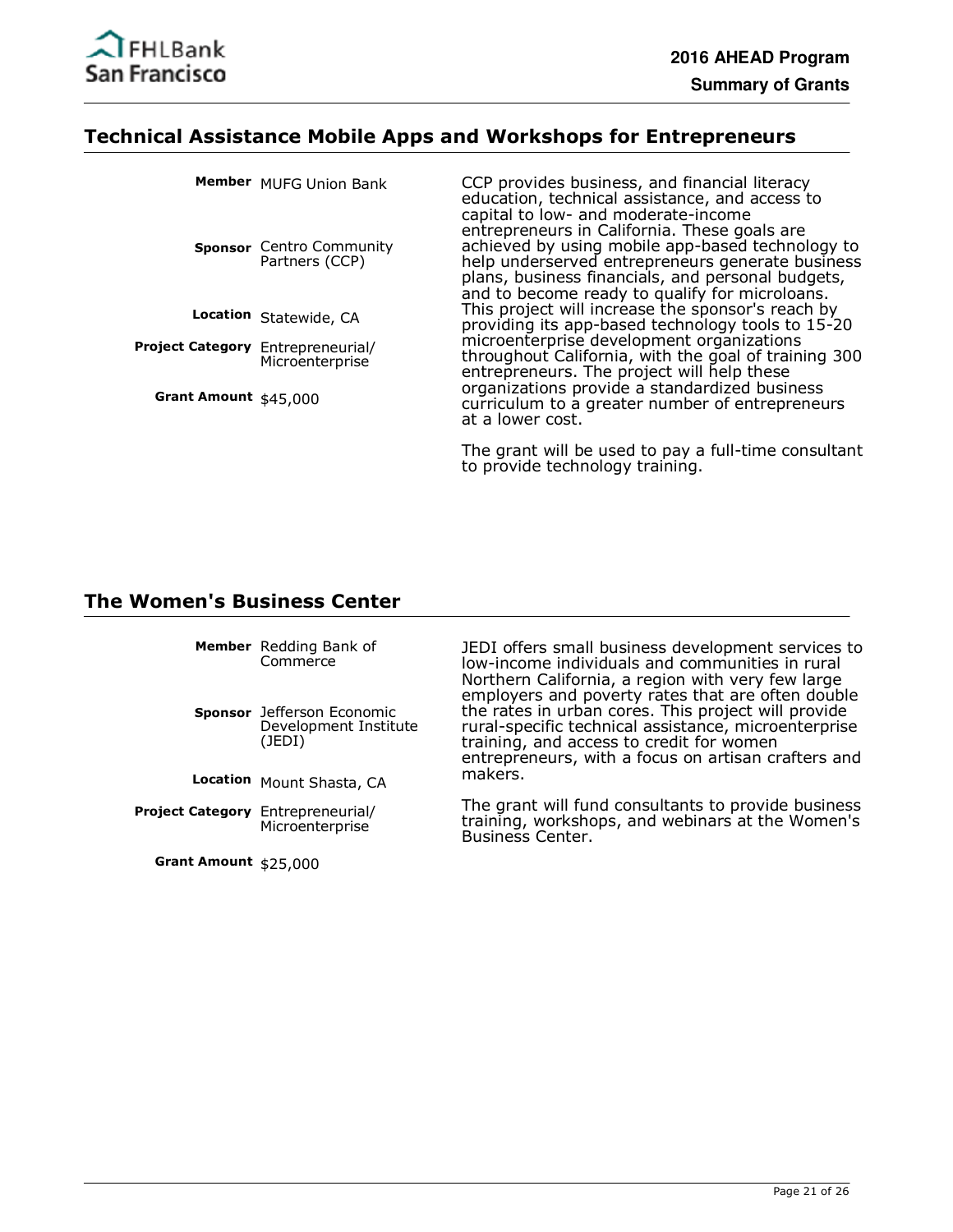

# **This Way Ahead (TWA)**

|                               | Member First Republic Bank                     | The sponsor engages and empowers San Francisco<br>Bay Area youth to discover career opportunities<br>and cultivate career interests in a supportive                                                                                               |
|-------------------------------|------------------------------------------------|---------------------------------------------------------------------------------------------------------------------------------------------------------------------------------------------------------------------------------------------------|
|                               | Sponsor Enterprise for High School<br>Students | learning environment. TWA is a proven job<br>readiness and career exploration program targeted<br>to disconnected youth at public high schools with<br>the highest drop-out rates, in the most<br>underserved neighborhoods of San Francisco. The |
|                               | Location San Francisco, CA                     | program focuses on connecting youth with local<br>employers for internship and work experience.                                                                                                                                                   |
| Project Category Job Training |                                                | This project will help expand the mentoring staff<br>that offers youth job readiness training, job                                                                                                                                                |
| Grant Amount \$20,000         |                                                | placement, and career planning, as well as<br>continued support for post-secondary education or<br>career skills development.                                                                                                                     |
|                               |                                                | The grant funds will be used for staff mentor<br>salaries.                                                                                                                                                                                        |

# **WEV en Español Expansion**

|                                          | Member Bank of the West<br>Sponsor Women's Economic<br>Ventures (WEV) | WEV works toward creating an equitable and just<br>society through the economic empowerment of<br>women in Santa Barbara and Ventura Counties.<br>This project will expand the WEV en Español<br>program to include culturally appropriate business<br>consulting for Hispanic entrepreneurs. This will be<br>accomplished by creating a new staff position for a<br>bilingual employee to further develop consulting |
|------------------------------------------|-----------------------------------------------------------------------|-----------------------------------------------------------------------------------------------------------------------------------------------------------------------------------------------------------------------------------------------------------------------------------------------------------------------------------------------------------------------------------------------------------------------|
|                                          | Location Santa Barbara, CA                                            | services that help entrepreneurs grow and access<br>capital. The sponsor provides services to any                                                                                                                                                                                                                                                                                                                     |
| <b>Project Category</b> Entrepreneurial/ | Microenterprise                                                       | interested clients, but this program focuses on<br>services for Hispanic women-owned businesses.<br>Over the past five years, the sponsor has<br>successfully helped 82% of clients who previously<br>lived in poverty move out of poverty, while 70% of<br>WEV's unemployed clients started a business or<br>secured a higher-wage job.                                                                              |
| Grant Amount $$20,000$                   |                                                                       |                                                                                                                                                                                                                                                                                                                                                                                                                       |

The grant will help pay for a new bilingual staff position.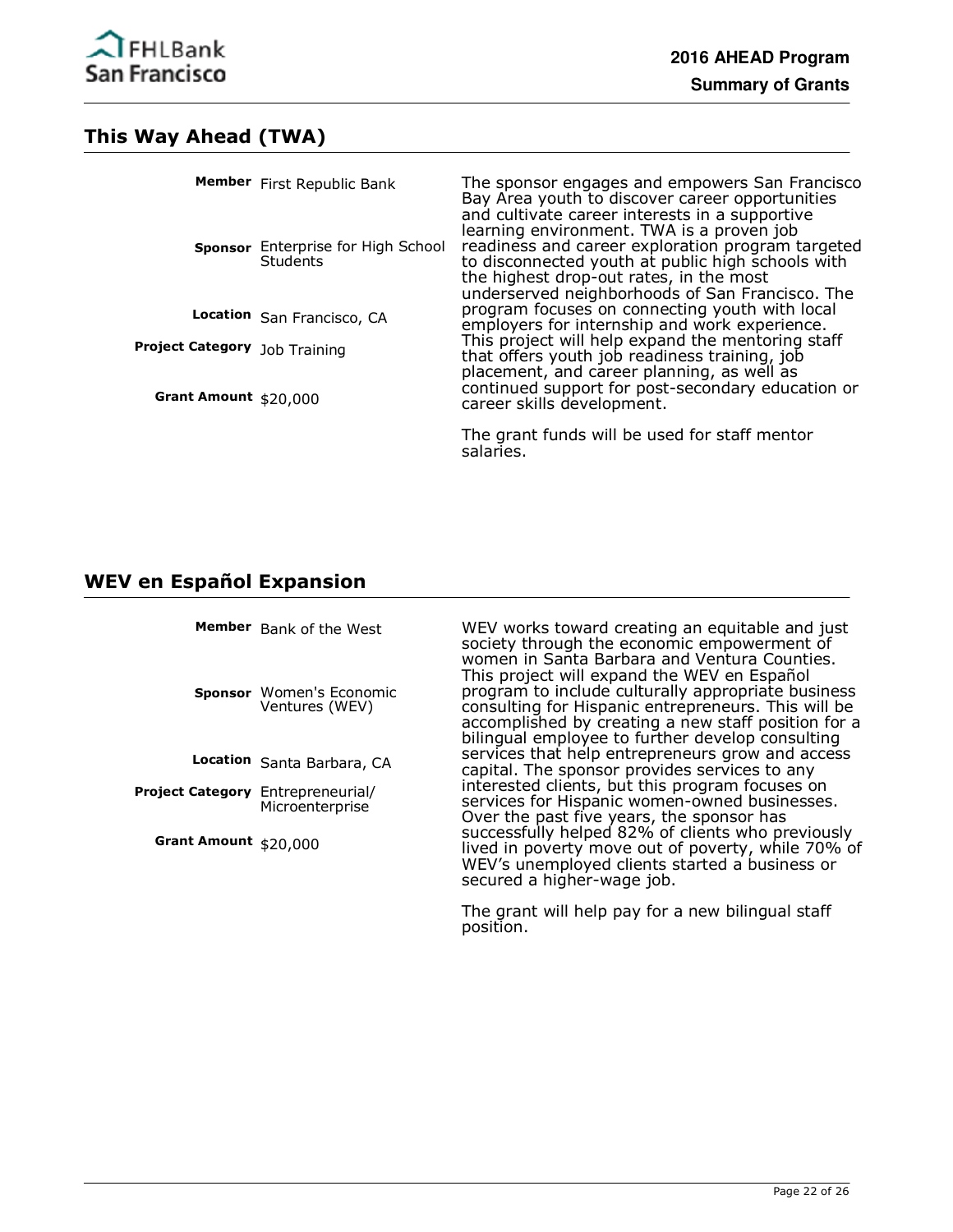

# **Workforce Development and Green Industry Training Program**

|                                      | Member Bank of Marin                                  | CCNB develops career opportunities for young<br>people through environmental career training, and<br>is also a steward for the conservation of natural                                                                                                                                     |
|--------------------------------------|-------------------------------------------------------|--------------------------------------------------------------------------------------------------------------------------------------------------------------------------------------------------------------------------------------------------------------------------------------------|
|                                      | <b>Sponsor</b> Conservation Corps<br>North Bay (CCNB) | resources. This program will provide young adults<br>in the North Bay Area, ages 16 to 25, with<br>academic credentialing, job training, career<br>development, and paid work experience in the<br>green jobs industry. The youth served are often                                         |
|                                      | Location San Rafael, CA                               | without high school diplomas, on probation, ageing<br>out of foster care, and/or involved with gangs.                                                                                                                                                                                      |
| <b>Project Category</b> Job Training |                                                       | Participants provide critical environmental and<br>community services and educate the public about<br>conservation, sustainability, and zero waste, while<br>simultaneously working towards earning a high<br>school diploma and developing a career pathway<br>to living-wage employment. |
| Grant Amount \$40,000                |                                                       |                                                                                                                                                                                                                                                                                            |
|                                      |                                                       | The grant will help pay for a Career Pathways<br>Manager, program-related supplies, and field crew                                                                                                                                                                                         |

travel expenses.

# **Youth Internships and Job Readiness**

|                               | Member City National Bank<br>Sponsor Big Up Kidz | Big Up Kidz is an afterschool program located<br>onsite at three local elementary schools and a<br>community center in Compton. This project will<br>support a 20-week paid youth internship and job<br>readiness program for high school students from<br>the Compton Unified School District of Los<br>Angeles. Youth interns will gain work experience<br>as an instructional aide in a classroom<br>environment at one of the sponsor's elementary<br>school locations. Interns in the program receive<br>additional support through job search workshops,<br>one-on-one counseling, and college or career<br>planning for at least one year after participating in<br>the program. |
|-------------------------------|--------------------------------------------------|-----------------------------------------------------------------------------------------------------------------------------------------------------------------------------------------------------------------------------------------------------------------------------------------------------------------------------------------------------------------------------------------------------------------------------------------------------------------------------------------------------------------------------------------------------------------------------------------------------------------------------------------------------------------------------------------|
|                               | Location Compton, CA                             |                                                                                                                                                                                                                                                                                                                                                                                                                                                                                                                                                                                                                                                                                         |
| Project Category Job Training |                                                  |                                                                                                                                                                                                                                                                                                                                                                                                                                                                                                                                                                                                                                                                                         |
| Grant Amount $$20,000$        |                                                  | The grant will pay staff the program, internship<br>stipends, and program materials.                                                                                                                                                                                                                                                                                                                                                                                                                                                                                                                                                                                                    |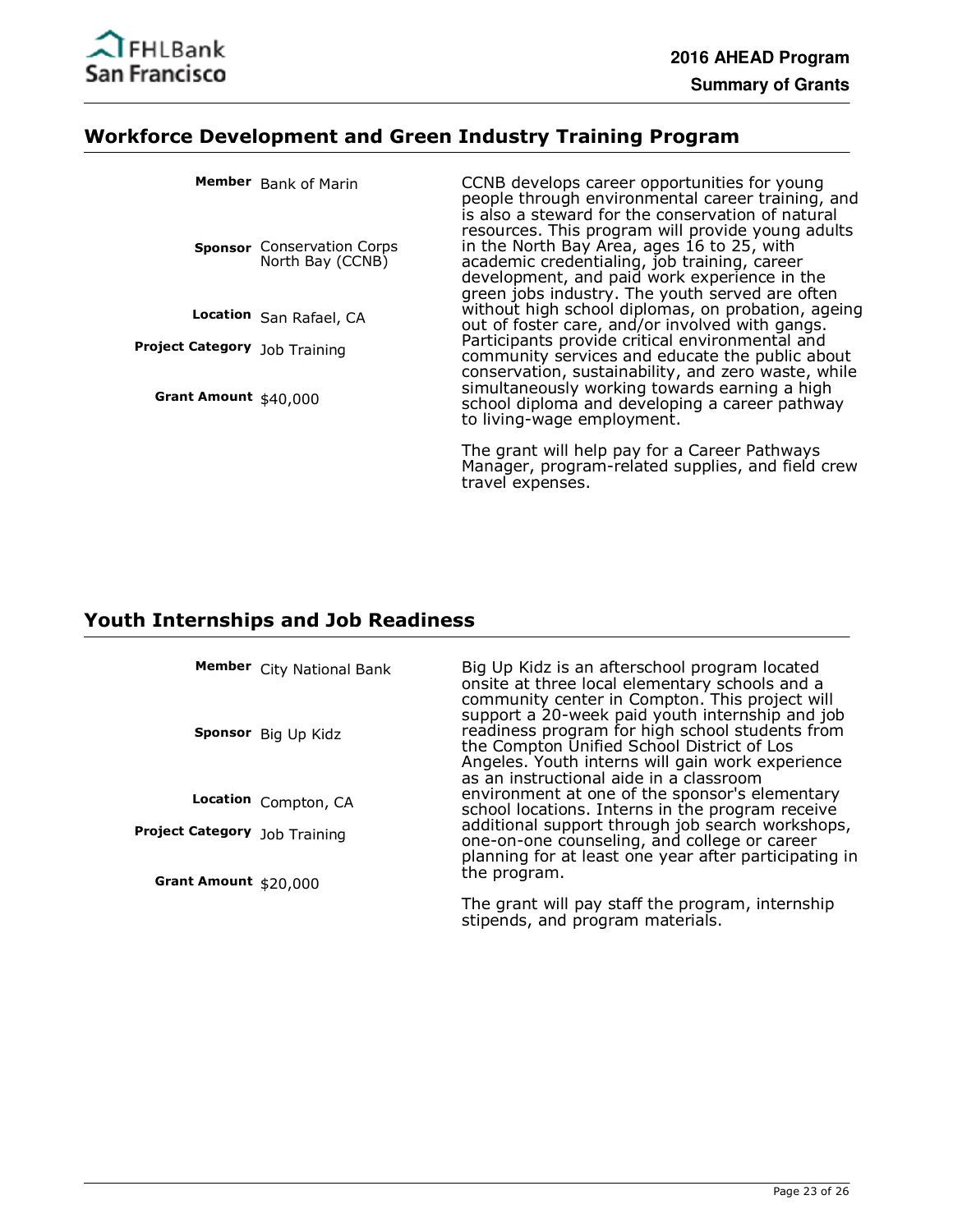# **Community Living Program**

|                                         | <b>Member</b> Wells Fargo Financial<br>National Bank | The Nevada Youth Empowerment Project delivers<br>programs and services to homeless, aged-out,<br>unprepared, and/or parentless youth ages 18-24,<br>with the goal of producing positive outcomes such<br>as graduation, employment, education, and<br>independent living. This project will provide<br>housing and wrap-around services for at-C26risk<br>female teens participating and living in the |
|-----------------------------------------|------------------------------------------------------|--------------------------------------------------------------------------------------------------------------------------------------------------------------------------------------------------------------------------------------------------------------------------------------------------------------------------------------------------------------------------------------------------------|
|                                         | Sponsor Nevada Youth<br><b>Empowerment Project</b>   |                                                                                                                                                                                                                                                                                                                                                                                                        |
|                                         | Location Reno, NV                                    | sponsor's independent living program. Safe<br>housing, utilities, mentoring, parental guidance,                                                                                                                                                                                                                                                                                                        |
| <b>Project Category Social Services</b> |                                                      | skills training, and accountability will be provided<br>through the program. Expectations for participants<br>include graduating from high school, obtaining a                                                                                                                                                                                                                                         |
| Grant Amount \$20,000                   |                                                      | GED or passing proficiency tests, and earning and<br>saving enough money to live independently.                                                                                                                                                                                                                                                                                                        |
|                                         |                                                      | The grant will help fund staff and program<br>facilitation, monitoring, and record keeping.                                                                                                                                                                                                                                                                                                            |

### **Financial Wellness Integration Technical Assistance - Washoe County**

Member Charles Schwab Bank

**Sponsor** Opportunity Alliance Nevada

**Location** Reno, NV

**Project Category** Technical Assistance

**Grant Amount** \$25,000

The sponsor provides financial education tools and resources to public, private, and nonprofit organizations to help them strengthen the financial capabilities of their clients. This project will develop a regional cooperative financial education program in Northern Nevada that at least 23 local organizations can integrate into existing social service programs, such as housing, early childhood education, community health centers, and child welfare. A wide range of partners will coordinate access to these types of services, with the program also providing training to assist newly certified financial coaches within these partner organizations.

The grant will pay for the salary of a financial coach and program marketing.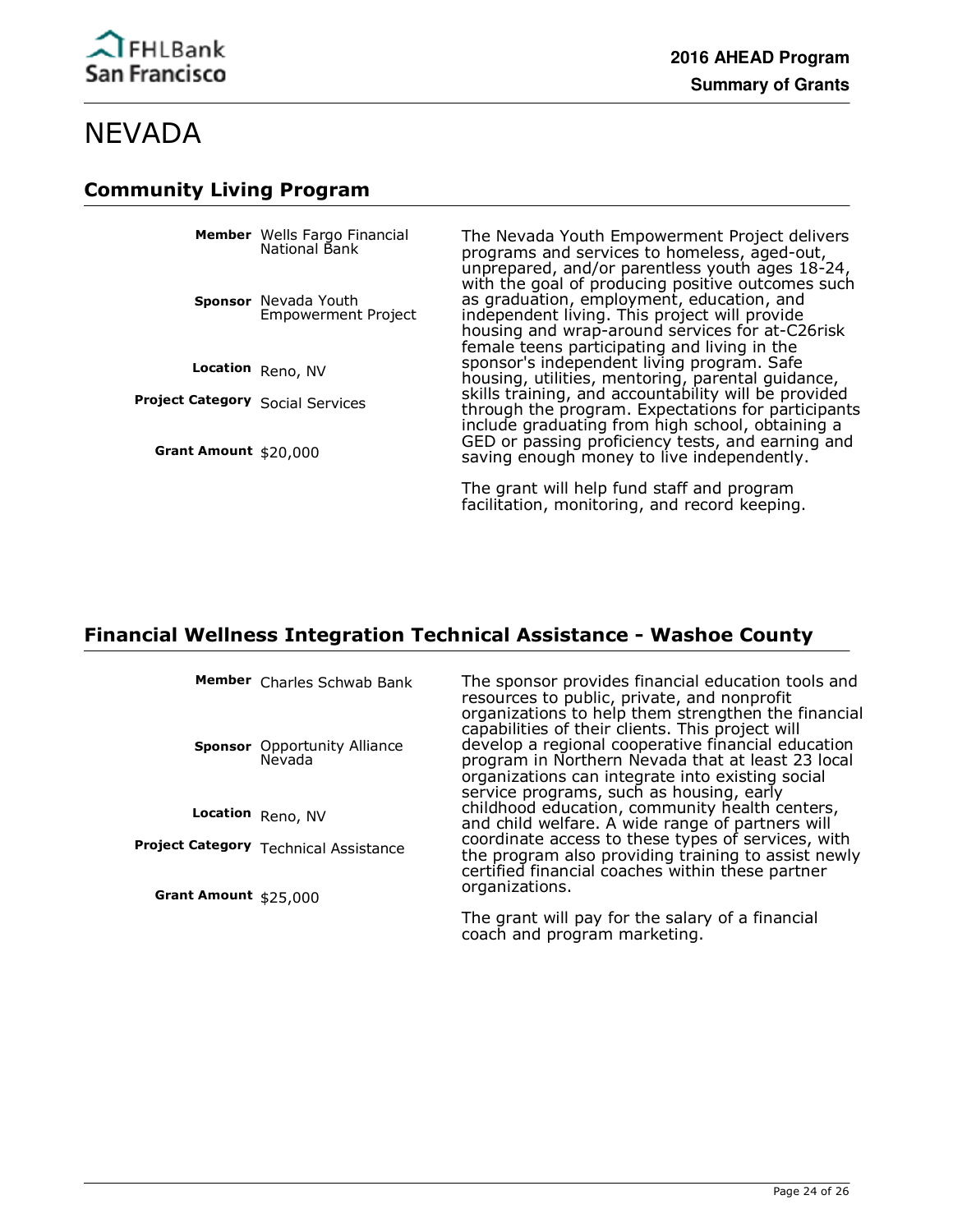

# **MyPath Savings Expansion - Nevada**

|                       | Member Charles Schwab Bank         | MyPath is an organization focused on paving<br>economic pathways for low-income youth,<br>specifically through financial capability training<br>that is integrated into existing youth employment    |
|-----------------------|------------------------------------|------------------------------------------------------------------------------------------------------------------------------------------------------------------------------------------------------|
| <b>Sponsor</b> MyPath |                                    | programs. The sponsor's proven savings and credit<br>models are used by low-income youth earning<br>their first paycheck, to help them develop good<br>money management and savings habits. A unique |
|                       | Location Las Vegas, NV             | part of the MyPath program is a small<br>credit-C44builder loan, money lent to employed                                                                                                              |
|                       | Project Category Capacity Building | youth and repaid over a set period to help them<br>build a credit history. This project will help deliver<br>the sponsor's savings and credit models to                                              |
| Grant Amount \$32,000 |                                    | additional locations in Nevada, including Las<br>Vegas, through local youth employment program<br>and financial institution partners.                                                                |
|                       |                                    | The grant will fund staff to train local partners,<br>along with curriculum expenses and stipends for<br>youth participating in the program.                                                         |

# **Veggie Prescription Plus**

|                                         | Member Western Alliance Bank<br>Sponsor Together We Can | Together We Can works with low-income<br>communities in Las Vegas, offering locals the<br>opportunity to grow their own food and learn<br>about gardening and wellness at a 5-acre<br>community farm. This project is a pilot fruit and<br>vegetable coupon program that will provide<br>coupons for free farmer's market produce and<br>personal garden space to low-income women |
|-----------------------------------------|---------------------------------------------------------|------------------------------------------------------------------------------------------------------------------------------------------------------------------------------------------------------------------------------------------------------------------------------------------------------------------------------------------------------------------------------------|
|                                         | Location Las Vegas, NV                                  | transitioning out of homelessness. A main goal of<br>the program is to use healthy food as a                                                                                                                                                                                                                                                                                       |
| <b>Project Category Social Services</b> |                                                         | prescription for improved health conditions and<br>decreased food insecurity. The pilot program's<br>outcomes will be measured by a local nonprofit                                                                                                                                                                                                                                |
| Grant Amount $$20,000$                  |                                                         | hospital that anticipates offering a similar program<br>to its low-income patients.                                                                                                                                                                                                                                                                                                |
|                                         |                                                         | The grant will fund a nutrition educator,<br>"prescription coupons", and equipment and                                                                                                                                                                                                                                                                                             |

materials for the garden.